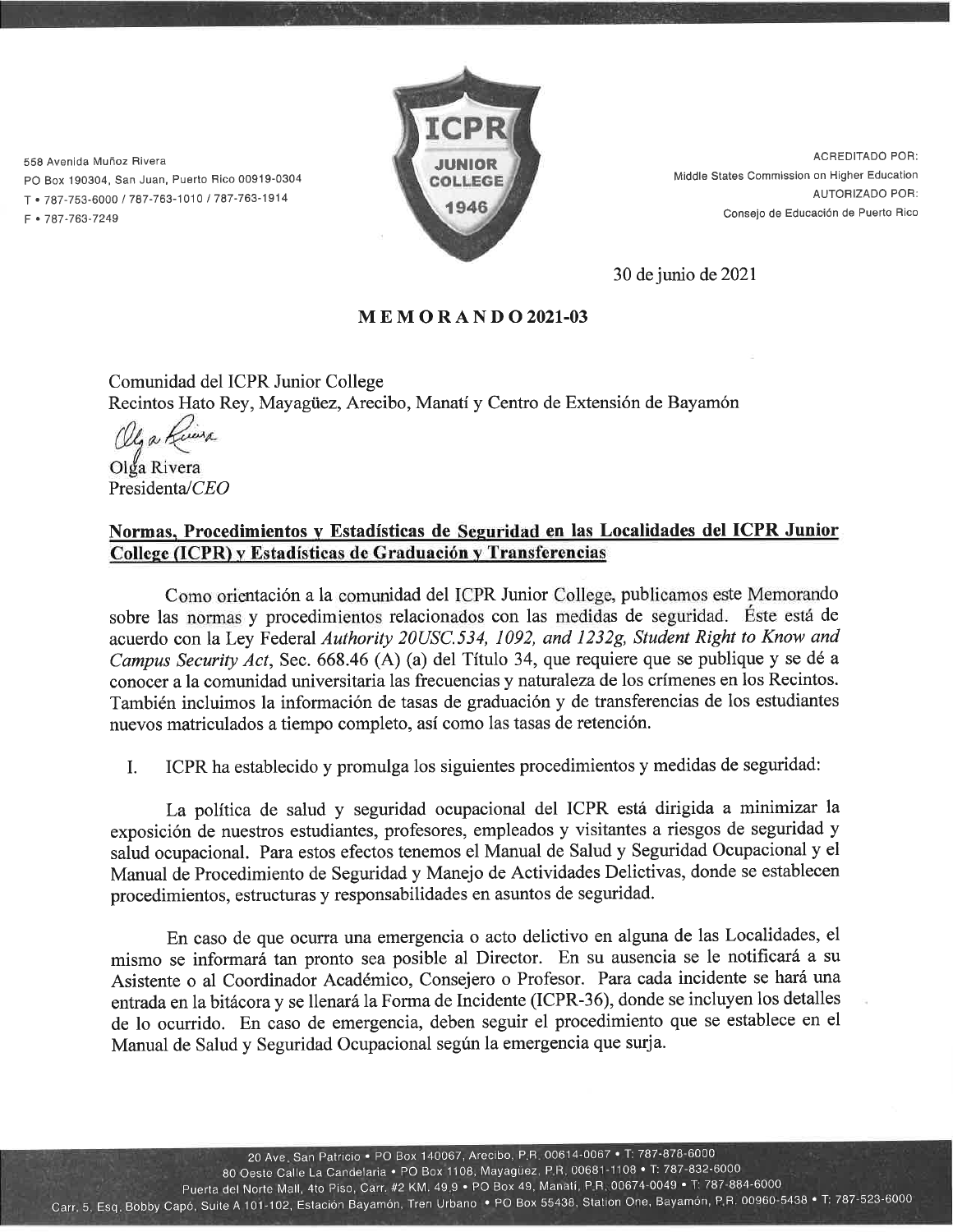Memorando 2021-03 Página 2 30 de junio de 2021

El acceso a los predios y estructuras está restringido a estudiantes, empleados del ICPR y personas que tengan necesidad de visitar nuestra Institución. La Ley Número 30, aprobada el 6 de mayo de 1972, prohíbe la entrada a las escuelas de personas ajenas a las mismas. De sorprenderse en los predios a personas ajenas se le podrá procesar legalmente y el Tribunal le podrá imponer multas o cárcel de uno a seis meses.

Las personas que tengan un genuino interés de visitar los estudiantes de las Localidades del ICPR deberán observar una conducta apropiada. Éstas deberán acatar las disposiciones del Código de Ética, el Manual del Estudiante (MANICPR-4), y otras normas y reglamentos.

La comunidad del ICPR tiene el compromiso de mantener la Institución libre de drogas y crímenes. Deben notificar eventos que dañen la propiedad o actividades que atenten contra el respeto y la tranquilidad en la Localidad. De esta forma ayudan a prevenir la actividad criminal y a tomar las medidas que sean pertinentes.

El Manual Informativo y Preventivo sobre Uso, Posesión, Venta, Manufactura, Distribución de Drogas y Uso Indebido de Alcohol (MANICPR-8) orienta a los estudiantes, a los profesores y a la administración del ICPR Junior College sobre este asunto. Todo empleado deberá firmar la Certificación de Compromiso que se encuentra en el manual antes mencionado.

El Departamento de Educación Federal requiere que toda institución postsecundaria que participa de fondos federales de Título IV mantenga activo un programa de manejo de incidentes de seguridad en sus Localidades. Este requisito va a tono con la Ley Clery (Jeanne Clery Disclousure of Campus Security Policy and Campus Crime Statistics Act) la cual requiere a toda institución post secundaria:

- · Revele las estadísticas de crimen e información de seguridad relacionadas a la Institución.
- Provea avisos oportunos de crímenes que representen una amenaza a la seguridad de los estudiantes y de los empleados.
- Hacer pública su política de seguridad institucional.  $\bullet$

El ICPR reconoce que todo estudiante, miembro de la Facultad y de la Administración, así como el público en general, merece un ambiente de estudio y trabajo libre de riesgos a su seguridad. Toda actividad delictiva, real o potencial, es investigada, documentada y notificada a fines de mantener en alerta a toda la comunidad universitaria y brindarle información crítica para la toma de decisiones prudentes y acertadas.

Para obtener información sobre las estadísticas relacionadas con las frecuencias y naturaleza de ofensas criminales en los Recintos durante los últimos tres años reportadas favor de referirse al documento adjunto. También podrá encontrar dicha información accediendo a: http://www.icprjc.edu en el área de Información al Consumidor.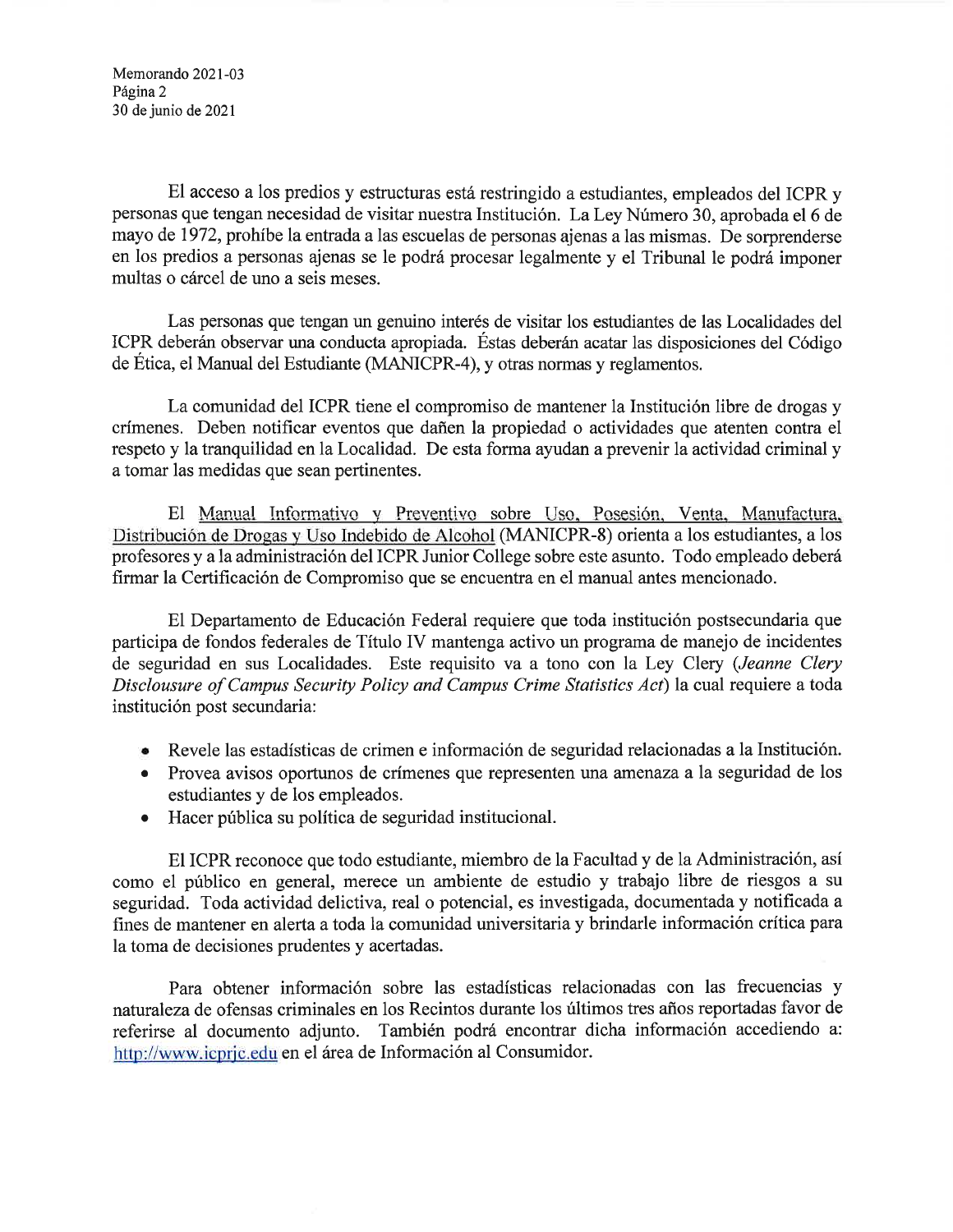Memorando 2021-03 Página 3 30 de junio de 2021

Para más detalles sobre el manejo de las actividades delictivas, deben referirse al Manual de Procedimientos de Seguridad y Manejo de Actividades Delictivas. Se mantendrá una copia disponible en todo momento en la Oficina del Director, en la oficina de la Consejera Profesional y en el Intranet. Además, una copia en PDF se podrá acceder a través de la siguiente dirección electrónica: http://www.icprjc.edu en el área de Información al Consumidor. Las publicaciones del ICPR Junior College (Catálogo General, Manual del Estudiante y Código de Ética) reafirman nuestro compromiso en mantener un ambiente de seguridad y libre de drogas durante actividades auspiciadas por asociaciones estudiantiles; incluyendo actividades fuera de las Localidades.

Con este Memorando se incluyen las estadísticas de las tasas de graduación y transferencias más recientes. También, se encuentran disponibles en nuestra página de Intranet al igual que en nuestra página WEB, en la sección de información al Consumidor (http://www.icprjc.edu).

 $1<sub>vt</sub>$ 

Anejo: Campus Safety and Security Report Divulgación de Información al Estudiante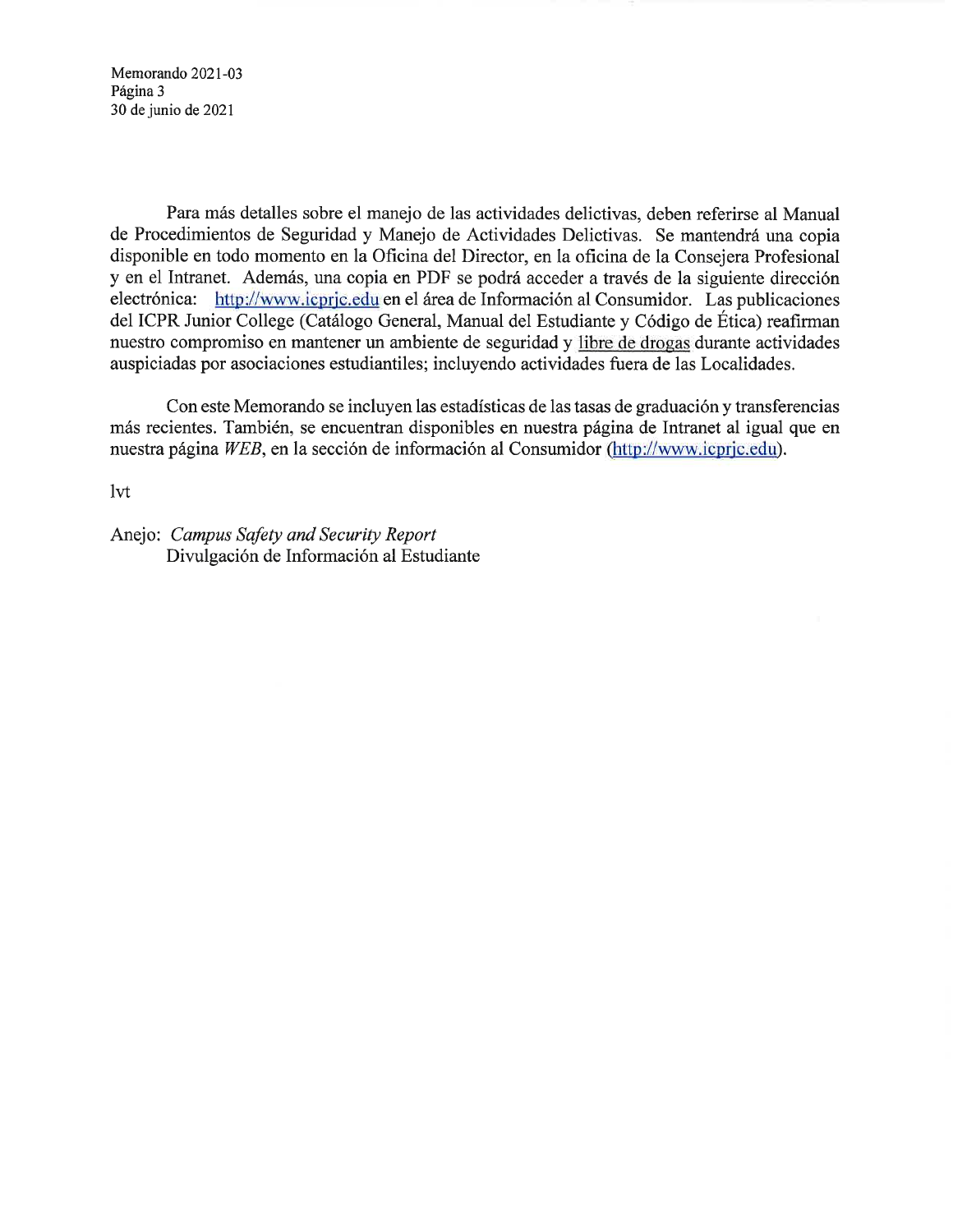

# **Campus Safety & Security Report**

**2018, 2019, 2020**

#### **MISSION**

**ICPR Junior College promotes the transformation of the human being through diverse educational modalities that contribute to their academic and social development to successfully integrate into a demanding and changing society.** 

#### **VISION**

**To be the leading Institution in educational transformation and service of excellence with innovative offerings through advanced technologies and alternative instructional modalities.**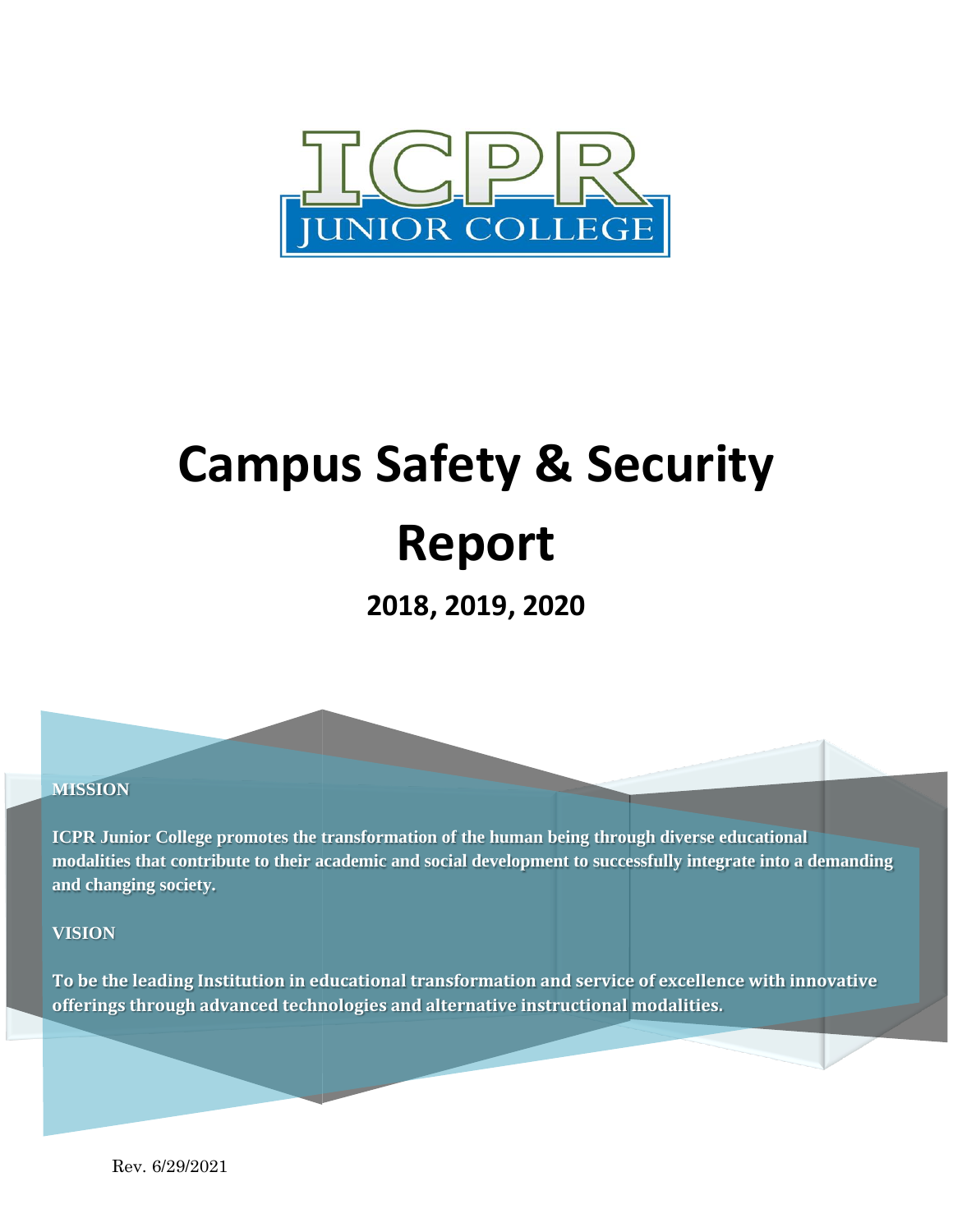| <b>Criminal Offenses - On Campus</b> |               |                                  |   |  |  |  |
|--------------------------------------|---------------|----------------------------------|---|--|--|--|
|                                      |               | <i><b>*Hato Rey Location</b></i> |   |  |  |  |
| <b>Criminal Offense</b>              | 2018          | 2019                             |   |  |  |  |
|                                      |               |                                  |   |  |  |  |
| Murder/Non-Negligent Manslaughter    | 0             | $\Omega$                         | 0 |  |  |  |
| Negligent Manslaughter               | 0             | $\mathbf{\Omega}$                |   |  |  |  |
| Sex Offenses - Forcible              |               |                                  |   |  |  |  |
| Rape                                 | $\left($      | $\mathbf{\Omega}$                |   |  |  |  |
| Fondling                             | $\mathcal{L}$ | 0                                |   |  |  |  |
| Sex Offenses - Non-Forcible          | 0             | 0                                |   |  |  |  |
| Incest                               | 0             | 0                                | 0 |  |  |  |
| Statutory rape                       | O             | 0                                |   |  |  |  |
| Robery                               | 0             | 0                                |   |  |  |  |
| <b>Aggravated Assault</b>            | 0             | 0                                |   |  |  |  |
| <b>Burglary</b>                      | 0             | 0                                |   |  |  |  |
| <b>Motor Vehicle Theft</b>           | 0             | $\mathbf{\Omega}$                |   |  |  |  |
| Arson                                |               |                                  |   |  |  |  |

# **STATISTICS (LAST THREE YEARS) BY LOCATION**

| <b>Criminal Offenses - Public Property</b> |                    |                   |  |  |  |
|--------------------------------------------|--------------------|-------------------|--|--|--|
|                                            | *Hato Rey Location |                   |  |  |  |
| <b>Criminal Offense</b>                    | 2018               | 2020              |  |  |  |
|                                            |                    |                   |  |  |  |
| Murder/Non-Negligent Manslaughter          | 0                  | 0                 |  |  |  |
| Negligent Manslaughter                     | $\theta$           | $\Omega$          |  |  |  |
| Sex Offenses - Forcible                    | $\Omega$           | 0                 |  |  |  |
| Rape                                       | $\theta$           | 0                 |  |  |  |
| Fondling                                   | 0                  | 0                 |  |  |  |
| Sex Offenses - Non-Forcible                | 0                  | $\theta$          |  |  |  |
| Incest                                     | 0                  | 0                 |  |  |  |
| Statutory rape                             | 0                  | 0                 |  |  |  |
| Robery                                     | 0                  | 0                 |  |  |  |
| <b>Aggravated Assault</b>                  | 0                  | $\Omega$          |  |  |  |
| <b>Burglary</b>                            | 0                  | 0                 |  |  |  |
| Motor Vehicle Theft                        | $\Omega$           | 0                 |  |  |  |
| Arson                                      | $\left( \right)$   | $\mathbf{\Omega}$ |  |  |  |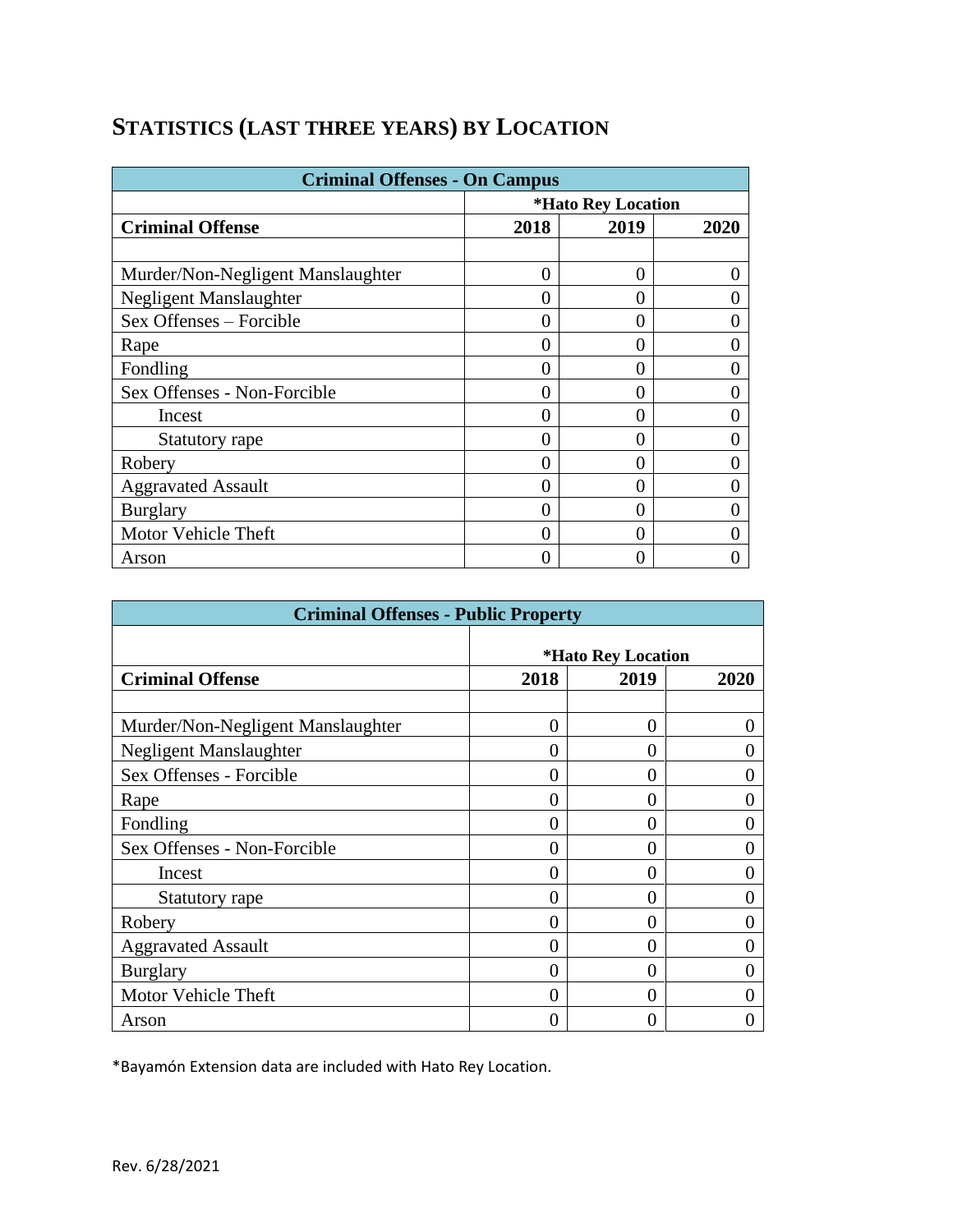| <b>Hate Crimes - On Campus</b>              |                  |                  |                  |                |                  |                                  |                |                   |                                     |
|---------------------------------------------|------------------|------------------|------------------|----------------|------------------|----------------------------------|----------------|-------------------|-------------------------------------|
|                                             |                  |                  |                  |                |                  | <i><b>*Hato Rev Location</b></i> |                |                   |                                     |
| <b>Criminal Offense</b>                     | 2018             | 2019             | 2020             | Race           | <b>Religion</b>  | <b>Sexual</b><br>Orientation     | Gender         | <b>Disability</b> | <b>Ethnicity/National</b><br>Origin |
| Murder/Non-Negligent                        |                  |                  |                  |                |                  |                                  |                |                   |                                     |
| Manslaughter                                | $\overline{0}$   | $\boldsymbol{0}$ | $\boldsymbol{0}$ | $\overline{0}$ | $\overline{0}$   | $\boldsymbol{0}$                 | $\overline{0}$ | $\overline{0}$    | $\boldsymbol{0}$                    |
| Rape                                        | $\overline{0}$   | $\overline{0}$   | $\boldsymbol{0}$ | $\overline{0}$ | $\overline{0}$   | $\overline{0}$                   | $\overline{0}$ | $\overline{0}$    | $\overline{0}$                      |
| Fondling                                    | $\overline{0}$   | $\boldsymbol{0}$ | $\boldsymbol{0}$ | $\overline{0}$ | $\overline{0}$   | $\overline{0}$                   | $\overline{0}$ | $\overline{0}$    | $\boldsymbol{0}$                    |
| Incest                                      | $\overline{0}$   | $\boldsymbol{0}$ | $\boldsymbol{0}$ | $\overline{0}$ | $\overline{0}$   | $\overline{0}$                   | $\overline{0}$ | $\overline{0}$    | $\overline{0}$                      |
| Statutory rape                              | $\overline{0}$   | $\overline{0}$   | $\boldsymbol{0}$ | $\overline{0}$ | $\overline{0}$   | $\overline{0}$                   | $\overline{0}$ | $\overline{0}$    | $\overline{0}$                      |
| Robery                                      | $\overline{0}$   | $\boldsymbol{0}$ | $\boldsymbol{0}$ | $\overline{0}$ | $\overline{0}$   | $\overline{0}$                   | $\overline{0}$ | $\overline{0}$    | $\boldsymbol{0}$                    |
| <b>Aggravated Assault</b>                   | $\overline{0}$   | $\boldsymbol{0}$ | $\boldsymbol{0}$ | $\overline{0}$ | $\boldsymbol{0}$ | $\boldsymbol{0}$                 | $\overline{0}$ | $\overline{0}$    | $\overline{0}$                      |
| <b>Burglary</b>                             | $\overline{0}$   | $\boldsymbol{0}$ | $\boldsymbol{0}$ | $\overline{0}$ | $\overline{0}$   | $\overline{0}$                   | $\overline{0}$ | $\overline{0}$    | $\overline{0}$                      |
| Motor Vehicle Theft                         | $\overline{0}$   | $\boldsymbol{0}$ | $\boldsymbol{0}$ | $\overline{0}$ | $\overline{0}$   | $\overline{0}$                   | $\overline{0}$ | $\overline{0}$    | $\boldsymbol{0}$                    |
| Arson                                       | $\overline{0}$   | $\overline{0}$   | $\overline{0}$   | $\overline{0}$ | $\overline{0}$   | $\overline{0}$                   | $\overline{0}$ | $\overline{0}$    | $\overline{0}$                      |
| Simple Assault                              | $\overline{0}$   | $\overline{0}$   | $\overline{0}$   | $\overline{0}$ | $\overline{0}$   | $\overline{0}$                   | $\overline{0}$ | $\overline{0}$    | $\overline{0}$                      |
| Larceny-Theft                               | $\overline{0}$   | $\boldsymbol{0}$ | $\boldsymbol{0}$ | $\overline{0}$ | $\overline{0}$   | $\overline{0}$                   | $\overline{0}$ | $\overline{0}$    | $\boldsymbol{0}$                    |
| Intimidation                                | $\Omega$         | $\boldsymbol{0}$ | $\boldsymbol{0}$ | $\overline{0}$ | $\overline{0}$   | $\boldsymbol{0}$                 | $\mathbf{0}$   | $\overline{0}$    | $\overline{0}$                      |
| Destruction/Damage/Vandalism<br>of Property | $\boldsymbol{0}$ | $\boldsymbol{0}$ | $\boldsymbol{0}$ | $\overline{0}$ | $\boldsymbol{0}$ | $\overline{0}$                   | $\overline{0}$ | $\overline{0}$    | $\boldsymbol{0}$                    |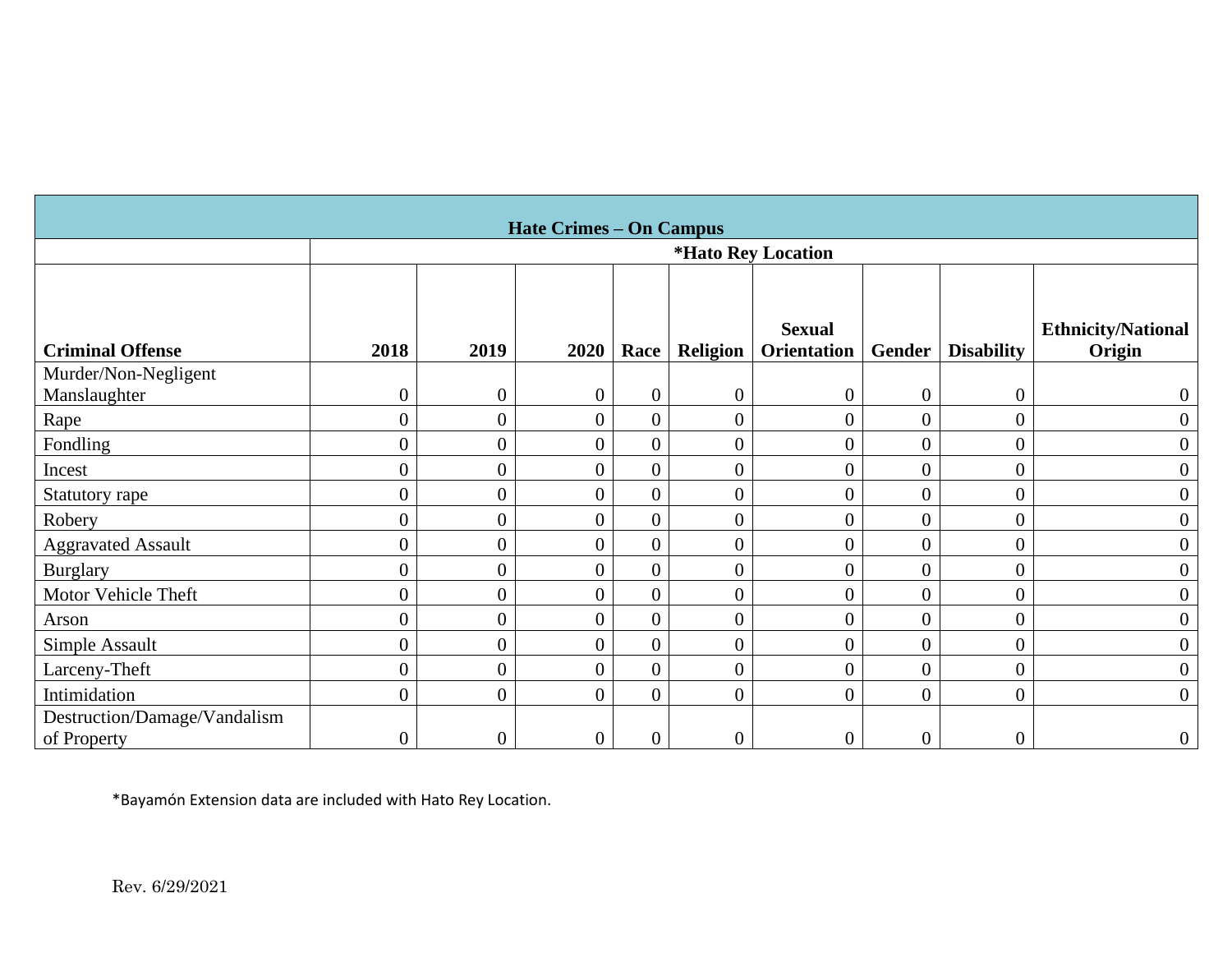| <b>Hate Crimes - Public Property</b> |                  |                                  |                  |                  |                  |                    |                  |                   |                           |
|--------------------------------------|------------------|----------------------------------|------------------|------------------|------------------|--------------------|------------------|-------------------|---------------------------|
|                                      |                  | <i><b>*Hato Rey Location</b></i> |                  |                  |                  |                    |                  |                   |                           |
|                                      |                  |                                  |                  |                  |                  |                    |                  |                   |                           |
|                                      |                  |                                  |                  |                  |                  | <b>Sexual</b>      |                  |                   | <b>Ethnicity/National</b> |
| <b>Criminal Offense</b>              | 2018             | 2019                             | 2020             | Race             | <b>Religion</b>  | <b>Orientation</b> | Gender           | <b>Disability</b> | Origin                    |
| Murder/Non-Negligent                 |                  |                                  |                  |                  |                  |                    |                  |                   |                           |
| Manslaughter                         | $\boldsymbol{0}$ | 0                                | $\overline{0}$   | $\boldsymbol{0}$ | $\overline{0}$   | $\boldsymbol{0}$   | $\overline{0}$   | $\boldsymbol{0}$  | $\boldsymbol{0}$          |
| Rape                                 | $\overline{0}$   | $\overline{0}$                   | $\overline{0}$   | $\overline{0}$   | $\boldsymbol{0}$ | $\boldsymbol{0}$   | $\overline{0}$   | $\boldsymbol{0}$  | $\overline{0}$            |
| Fondling                             | $\overline{0}$   | $\overline{0}$                   | $\overline{0}$   | $\overline{0}$   | $\overline{0}$   | $\overline{0}$     | $\overline{0}$   | $\boldsymbol{0}$  | $\boldsymbol{0}$          |
| Incest                               | 0                | $\overline{0}$                   | $\overline{0}$   | 0                | $\boldsymbol{0}$ | $\overline{0}$     | $\overline{0}$   | $\overline{0}$    | 0                         |
| Statutory rape                       | $\overline{0}$   | $\overline{0}$                   | $\overline{0}$   | $\overline{0}$   | $\overline{0}$   | $\boldsymbol{0}$   | $\overline{0}$   | $\boldsymbol{0}$  | $\overline{0}$            |
| Robery                               | $\overline{0}$   | $\overline{0}$                   | $\overline{0}$   | $\overline{0}$   | $\overline{0}$   | $\boldsymbol{0}$   | $\overline{0}$   | $\overline{0}$    | $\boldsymbol{0}$          |
| <b>Aggravated Assault</b>            | $\overline{0}$   | 0                                | $\overline{0}$   | 0                | $\boldsymbol{0}$ | $\boldsymbol{0}$   | $\overline{0}$   | $\boldsymbol{0}$  | $\boldsymbol{0}$          |
| <b>Burglary</b>                      | $\overline{0}$   | $\overline{0}$                   | $\overline{0}$   | $\boldsymbol{0}$ | $\overline{0}$   | $\boldsymbol{0}$   | $\overline{0}$   | $\boldsymbol{0}$  | $\overline{0}$            |
| Motor Vehicle Theft                  | $\overline{0}$   | $\overline{0}$                   | $\overline{0}$   | $\overline{0}$   | $\overline{0}$   | $\overline{0}$     | $\overline{0}$   | $\boldsymbol{0}$  | $\boldsymbol{0}$          |
| Arson                                | 0                | 0                                | $\boldsymbol{0}$ | 0                | $\boldsymbol{0}$ | $\boldsymbol{0}$   | $\overline{0}$   | $\boldsymbol{0}$  | $\boldsymbol{0}$          |
| Simple Assault                       | $\overline{0}$   | $\overline{0}$                   | $\overline{0}$   | $\boldsymbol{0}$ | $\overline{0}$   | $\boldsymbol{0}$   | $\overline{0}$   | $\boldsymbol{0}$  | $\overline{0}$            |
| Larceny-Theft                        | $\overline{0}$   | $\overline{0}$                   | $\overline{0}$   | $\overline{0}$   | $\overline{0}$   | $\overline{0}$     | $\overline{0}$   | $\overline{0}$    | $\boldsymbol{0}$          |
| Intimidation                         | $\overline{0}$   | $\overline{0}$                   | $\overline{0}$   | $\overline{0}$   | $\overline{0}$   | $\boldsymbol{0}$   | $\overline{0}$   | $\boldsymbol{0}$  | $\boldsymbol{0}$          |
| Destruction/Damage/Vandalism         |                  |                                  |                  |                  |                  |                    |                  |                   |                           |
| of Property                          | $\boldsymbol{0}$ | 0                                | $\overline{0}$   | $\overline{0}$   | $\boldsymbol{0}$ | $\boldsymbol{0}$   | $\boldsymbol{0}$ | $\boldsymbol{0}$  | $\boldsymbol{0}$          |
| Murder/Non-Negligent                 |                  |                                  |                  |                  |                  |                    |                  |                   |                           |
| Manslaughter                         |                  | 0                                | $\boldsymbol{0}$ | 0                | $\overline{0}$   | $\boldsymbol{0}$   | 0                | 0                 | $\boldsymbol{0}$          |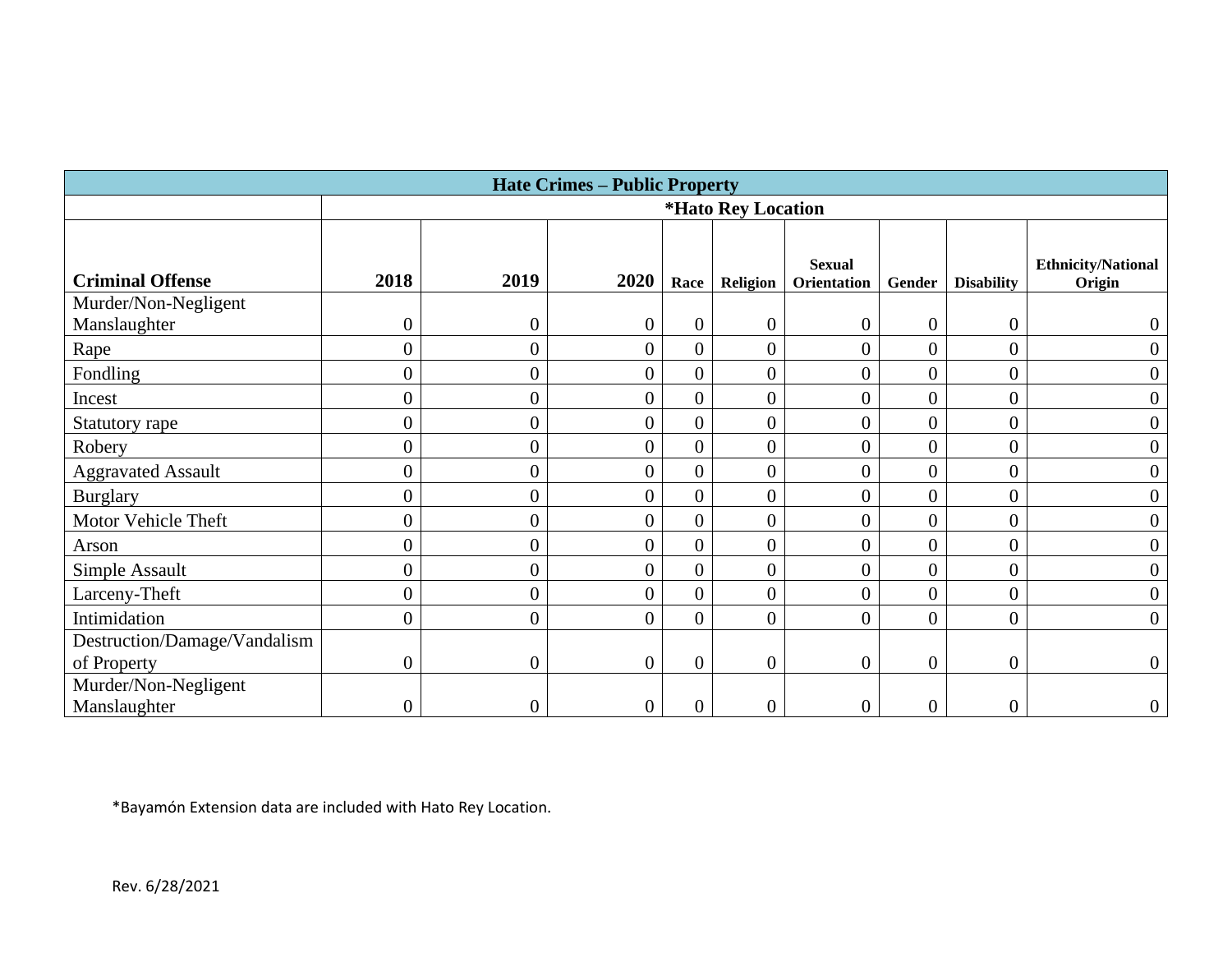| <b>VAWA OFENSES - On Campus</b> |                                  |  |  |  |  |  |
|---------------------------------|----------------------------------|--|--|--|--|--|
|                                 | <i><b>*Hato Rey Location</b></i> |  |  |  |  |  |
|                                 | 2020<br>2018<br>2019             |  |  |  |  |  |
| Domestic Violence               |                                  |  |  |  |  |  |
| Dating Violence                 |                                  |  |  |  |  |  |
| <b>Stalking</b>                 |                                  |  |  |  |  |  |

| <b>VAWA OFENSES – Public Property</b> |                                  |  |  |  |  |  |  |
|---------------------------------------|----------------------------------|--|--|--|--|--|--|
|                                       | <i><b>*Hato Rey Location</b></i> |  |  |  |  |  |  |
|                                       | 2019<br>2020<br>2018             |  |  |  |  |  |  |
| Domestic Violence                     |                                  |  |  |  |  |  |  |
| Dating Violence                       |                                  |  |  |  |  |  |  |
| <b>Stalking</b>                       |                                  |  |  |  |  |  |  |

| <b>Arrest – On Campus</b>           |                                  |  |  |  |  |  |
|-------------------------------------|----------------------------------|--|--|--|--|--|
|                                     | <i><b>*Hato Rey Location</b></i> |  |  |  |  |  |
| <b>Criminal Offense</b>             | 2019<br>2020<br>2018             |  |  |  |  |  |
| Weapons: carrying, possessing, etc. |                                  |  |  |  |  |  |
| Drug Abuse Violations               |                                  |  |  |  |  |  |
| <b>Liquor Law Violations</b>        |                                  |  |  |  |  |  |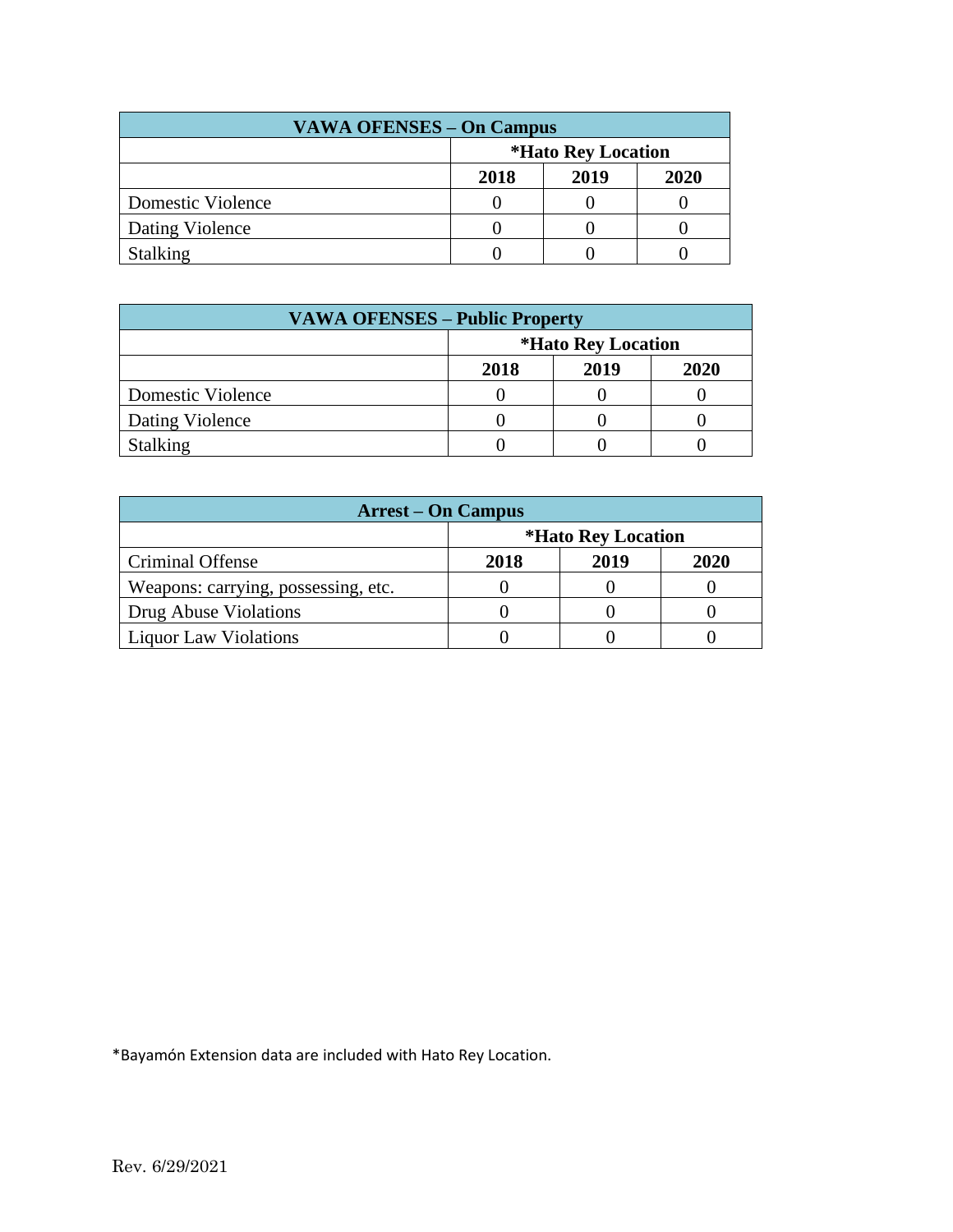| <b>Arrest - Public Property</b> |                                  |  |  |  |  |  |  |
|---------------------------------|----------------------------------|--|--|--|--|--|--|
|                                 | <i><b>*Hato Rey Location</b></i> |  |  |  |  |  |  |
| <b>Criminal Offense</b>         | 2019<br>2020<br>2018             |  |  |  |  |  |  |
| Weapons: carrying,              |                                  |  |  |  |  |  |  |
| possessing, etc.                |                                  |  |  |  |  |  |  |
| Drug Abuse Violations           |                                  |  |  |  |  |  |  |
| <b>Liquor Law Violations</b>    |                                  |  |  |  |  |  |  |

| <b>Disciplinary Actions - On Campus</b> |                                  |  |  |  |  |  |  |
|-----------------------------------------|----------------------------------|--|--|--|--|--|--|
|                                         | <i><b>*Hato Rey Location</b></i> |  |  |  |  |  |  |
| <b>Criminal Offense</b>                 | <b>2020</b><br>2019<br>2018      |  |  |  |  |  |  |
| Weapons: carrying, possessing, etc.     |                                  |  |  |  |  |  |  |
| Drug Abuse Violations                   |                                  |  |  |  |  |  |  |
| <b>Liquor Law Violations</b>            |                                  |  |  |  |  |  |  |

| <b>Disciplinary Actions - Public Property</b> |                              |      |      |  |  |  |
|-----------------------------------------------|------------------------------|------|------|--|--|--|
|                                               | *Hato Rey<br><b>Location</b> |      |      |  |  |  |
| <b>Criminal Offense</b>                       | 2018                         | 2019 | 2020 |  |  |  |
| Weapons: carrying, possessing, etc.           |                              |      |      |  |  |  |
| Drug Abuse Violations                         |                              |      |      |  |  |  |
| <b>Liquor Law Violations</b>                  |                              |      |      |  |  |  |

| <b>Unfounded Crimes</b>       |                       |      |      |  |  |
|-------------------------------|-----------------------|------|------|--|--|
|                               | *Hato Rey<br>Location |      |      |  |  |
| <b>Criminal Offense</b>       | 2018                  | 2019 | 2020 |  |  |
| <b>Total Unfounded Crimes</b> |                       |      |      |  |  |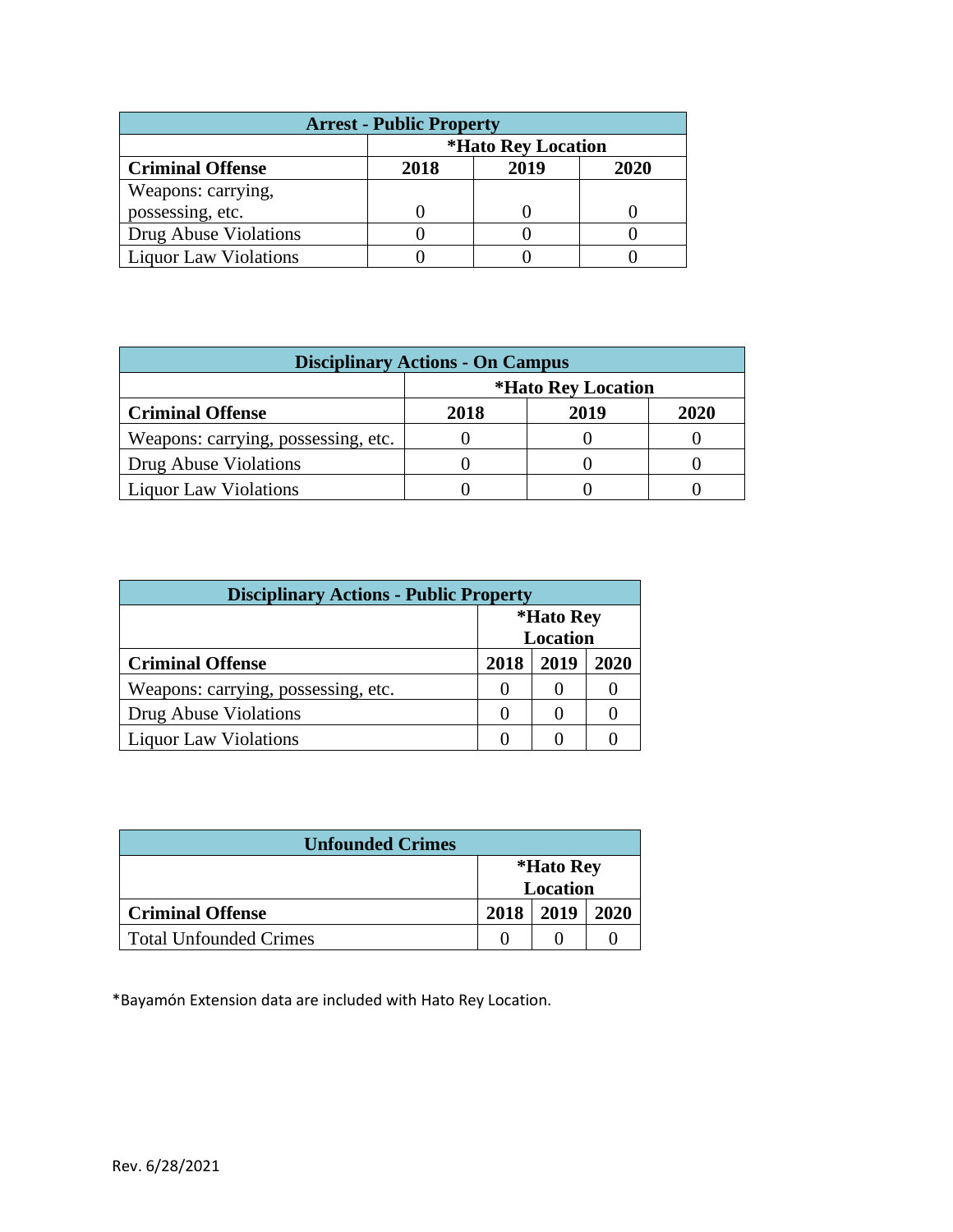| <b>Criminal Offenses - On Campus</b> |                          |                   |   |  |  |  |
|--------------------------------------|--------------------------|-------------------|---|--|--|--|
|                                      | <b>Mayagüez Location</b> |                   |   |  |  |  |
| <b>Criminal Offense</b>              | 2018<br>2019<br>2020     |                   |   |  |  |  |
| Murder/Non-Negligent Manslaughter    | 0                        | 0                 |   |  |  |  |
| Negligent Manslaughter               | 0                        | 0                 |   |  |  |  |
| Sex Offenses - Forcible              | $\mathbf{\Omega}$        | 0                 |   |  |  |  |
| Rape                                 | 0                        | 0                 |   |  |  |  |
| Fondling                             | 0                        | 0                 |   |  |  |  |
| Sex Offenses - Non-Forcible          | 0                        | 0                 | O |  |  |  |
| Incest                               | 0                        | $\mathbf{\Omega}$ |   |  |  |  |
| Statutory rape                       | 0                        | 0                 |   |  |  |  |
| Robery                               | 0                        | 0                 | 0 |  |  |  |
| <b>Aggravated Assault</b>            | 0                        | $\mathbf{\Omega}$ |   |  |  |  |
| <b>Burglary</b>                      | 0                        | 0                 |   |  |  |  |
| Motor Vehicle Theft                  | 0                        | 0                 |   |  |  |  |
| Arson                                |                          |                   |   |  |  |  |

| <b>Criminal Offenses – Public Property</b> |                          |                   |      |  |  |
|--------------------------------------------|--------------------------|-------------------|------|--|--|
|                                            | <b>Mayagüez Location</b> |                   |      |  |  |
| <b>Criminal Offense</b>                    | 2018                     | 2019              | 2020 |  |  |
| Murder/Non-Negligent Manslaughter          | 0                        | $\mathbf{\Omega}$ |      |  |  |
| <b>Negligent Manslaughter</b>              | 0                        | $_{0}$            |      |  |  |
| Sex Offenses - Forcible                    | 0                        | 0                 |      |  |  |
| Rape                                       | 0                        | 0                 |      |  |  |
| Fondling                                   | 0                        | $\mathbf{\Omega}$ |      |  |  |
| Sex Offenses - Non-Forcible                | 0                        | 0                 |      |  |  |
| Incest                                     | 0                        | ∩                 |      |  |  |
| Statutory rape                             | 0                        | $\mathbf{\Omega}$ |      |  |  |
| Robery                                     | 0                        | 0                 |      |  |  |
| <b>Aggravated Assault</b>                  | 0                        | 0                 |      |  |  |
| <b>Burglary</b>                            | 0                        | 0                 |      |  |  |
| <b>Motor Vehicle Theft</b>                 | 0                        | 0                 |      |  |  |
| Arson                                      | 0                        | 0                 |      |  |  |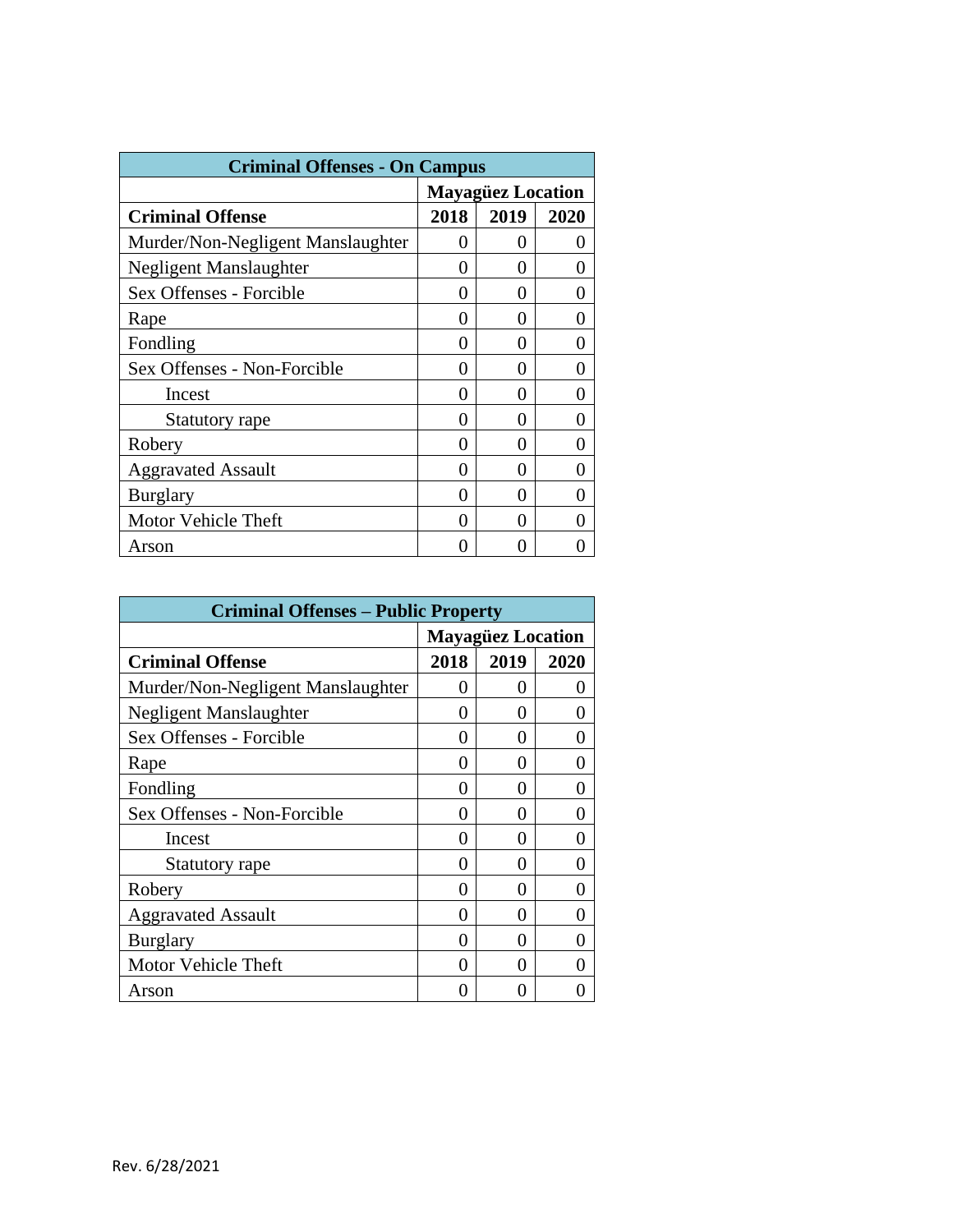| <b>Hate Crimes - On Campus</b> |                  |                          |                  |                  |                  |                  |                  |                   |                           |
|--------------------------------|------------------|--------------------------|------------------|------------------|------------------|------------------|------------------|-------------------|---------------------------|
|                                |                  | <b>Mayagüez Location</b> |                  |                  |                  |                  |                  |                   |                           |
|                                |                  |                          |                  |                  |                  |                  |                  |                   |                           |
|                                |                  |                          |                  |                  |                  | <b>Sexual</b>    |                  |                   | <b>Ethnicity/National</b> |
| <b>Criminal Offense</b>        | 2018             | 2019                     | 2020             | Race             | <b>Religion</b>  | Orientation      | <b>Gender</b>    | <b>Disability</b> | Origin                    |
| Murder/Non-Negligent           |                  |                          |                  |                  |                  |                  |                  |                   |                           |
| Manslaughter                   | $\overline{0}$   | $\overline{0}$           | $\boldsymbol{0}$ | $\boldsymbol{0}$ | $\overline{0}$   | $\overline{0}$   | $\boldsymbol{0}$ | $\boldsymbol{0}$  | $\boldsymbol{0}$          |
| Rape                           | $\overline{0}$   | $\overline{0}$           | $\boldsymbol{0}$ | $\overline{0}$   | $\boldsymbol{0}$ | $\overline{0}$   | $\overline{0}$   | $\overline{0}$    | $\overline{0}$            |
| Fondling                       | $\boldsymbol{0}$ | $\overline{0}$           | $\boldsymbol{0}$ | $\overline{0}$   | $\boldsymbol{0}$ | $\overline{0}$   | $\boldsymbol{0}$ | $\overline{0}$    | $\boldsymbol{0}$          |
| Incest                         | $\boldsymbol{0}$ | $\overline{0}$           | $\boldsymbol{0}$ | $\overline{0}$   | $\overline{0}$   | 0                | $\overline{0}$   | $\boldsymbol{0}$  | $\boldsymbol{0}$          |
| Statutory rape                 | $\boldsymbol{0}$ | $\overline{0}$           | $\boldsymbol{0}$ | $\overline{0}$   | $\overline{0}$   | $\overline{0}$   | $\boldsymbol{0}$ | $\boldsymbol{0}$  | $\boldsymbol{0}$          |
| Robery                         | $\boldsymbol{0}$ | $\overline{0}$           | $\boldsymbol{0}$ | $\overline{0}$   | $\boldsymbol{0}$ | $\overline{0}$   | $\overline{0}$   | $\boldsymbol{0}$  | $\boldsymbol{0}$          |
| <b>Aggravated Assault</b>      | $\boldsymbol{0}$ | $\overline{0}$           | $\boldsymbol{0}$ | $\boldsymbol{0}$ | $\boldsymbol{0}$ | $\overline{0}$   | $\boldsymbol{0}$ | $\boldsymbol{0}$  | $\overline{0}$            |
| <b>Burglary</b>                | $\boldsymbol{0}$ | $\overline{0}$           | $\boldsymbol{0}$ | $\overline{0}$   | 0                | $\overline{0}$   | $\boldsymbol{0}$ | $\boldsymbol{0}$  | $\overline{0}$            |
| Motor Vehicle Theft            | $\overline{0}$   | $\overline{0}$           | $\overline{0}$   | $\boldsymbol{0}$ | $\overline{0}$   | $\overline{0}$   | $\overline{0}$   | $\overline{0}$    | $\overline{0}$            |
| Arson                          | $\boldsymbol{0}$ | $\overline{0}$           | $\overline{0}$   | $\boldsymbol{0}$ | $\overline{0}$   | 0                | $\boldsymbol{0}$ | $\boldsymbol{0}$  | $\boldsymbol{0}$          |
| Simple Assault                 | $\boldsymbol{0}$ | $\overline{0}$           | $\boldsymbol{0}$ | $\overline{0}$   | $\overline{0}$   | $\overline{0}$   | $\overline{0}$   | $\boldsymbol{0}$  | $\overline{0}$            |
| Larceny-Theft                  | $\overline{0}$   | $\overline{0}$           | $\overline{0}$   | $\overline{0}$   | $\overline{0}$   | $\overline{0}$   | $\overline{0}$   | $\overline{0}$    | $\overline{0}$            |
| Intimidation                   | $\overline{0}$   | $\overline{0}$           | $\boldsymbol{0}$ | $\overline{0}$   | $\overline{0}$   | $\overline{0}$   | $\overline{0}$   | $\boldsymbol{0}$  | $\boldsymbol{0}$          |
| Destruction/Damage/Vandalism   |                  |                          |                  |                  |                  |                  |                  |                   |                           |
| of Property                    | $\boldsymbol{0}$ | $\boldsymbol{0}$         | $\boldsymbol{0}$ | $\boldsymbol{0}$ | $\boldsymbol{0}$ | $\boldsymbol{0}$ | $\boldsymbol{0}$ | $\boldsymbol{0}$  | $\boldsymbol{0}$          |
| Murder/Non-Negligent           |                  |                          |                  |                  |                  |                  |                  |                   |                           |
| Manslaughter                   | 0                | 0                        | 0                | $\overline{0}$   | 0                | 0                | $\overline{0}$   | $\overline{0}$    | $\boldsymbol{0}$          |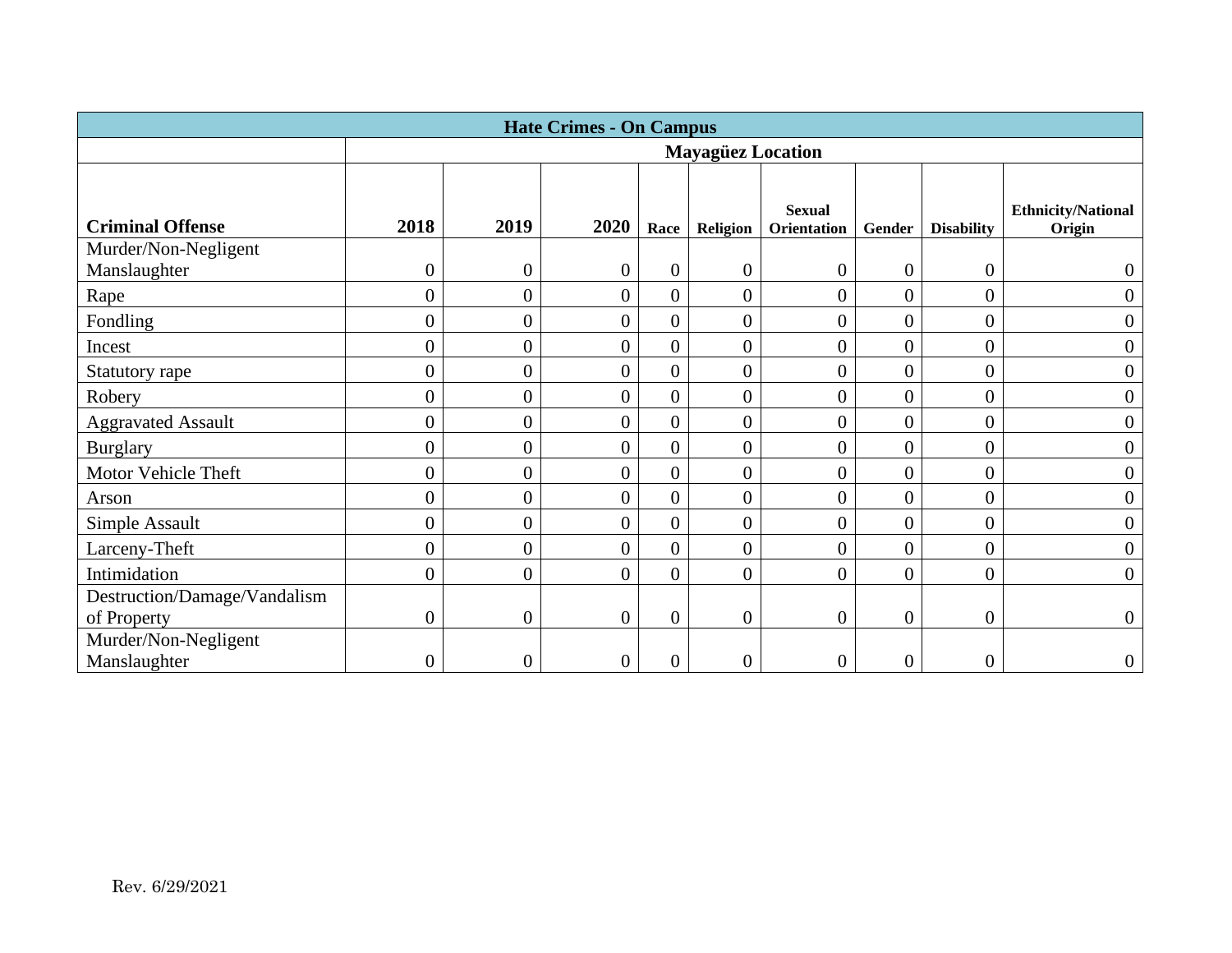| <b>Hate Crimes - Public Property</b> |                  |                  |                  |                  |                  |                          |                  |                   |                           |
|--------------------------------------|------------------|------------------|------------------|------------------|------------------|--------------------------|------------------|-------------------|---------------------------|
|                                      |                  |                  |                  |                  |                  | <b>Mayagüez Location</b> |                  |                   |                           |
|                                      |                  |                  |                  |                  |                  |                          |                  |                   |                           |
|                                      |                  |                  |                  |                  |                  | <b>Sexual</b>            |                  |                   | <b>Ethnicity/National</b> |
| <b>Criminal Offense</b>              | 2018             | 2019             | 2020             | Race             | Religion         | <b>Orientation</b>       | Gender           | <b>Disability</b> | Origin                    |
| Murder/Non-Negligent                 |                  |                  |                  |                  |                  |                          |                  |                   |                           |
| Manslaughter                         | $\boldsymbol{0}$ | $\overline{0}$   | $\overline{0}$   | $\boldsymbol{0}$ | $\boldsymbol{0}$ | $\overline{0}$           | $\boldsymbol{0}$ | $\overline{0}$    |                           |
| Rape                                 | $\boldsymbol{0}$ | $\overline{0}$   | $\overline{0}$   | $\overline{0}$   | $\boldsymbol{0}$ | $\overline{0}$           | $\overline{0}$   | $\overline{0}$    | $\boldsymbol{0}$          |
| Fondling                             | $\overline{0}$   | $\overline{0}$   | $\overline{0}$   | $\overline{0}$   | $\overline{0}$   | $\overline{0}$           | $\overline{0}$   | $\overline{0}$    | $\overline{0}$            |
| Incest                               | $\boldsymbol{0}$ | $\overline{0}$   | $\overline{0}$   | $\boldsymbol{0}$ | $\boldsymbol{0}$ | $\overline{0}$           | $\boldsymbol{0}$ | $\overline{0}$    | $\boldsymbol{0}$          |
| Statutory rape                       | $\boldsymbol{0}$ | $\overline{0}$   | $\overline{0}$   | $\overline{0}$   | $\overline{0}$   | $\overline{0}$           | $\overline{0}$   | $\overline{0}$    | $\overline{0}$            |
| Robery                               | $\overline{0}$   | $\overline{0}$   | $\overline{0}$   | $\overline{0}$   | $\overline{0}$   | $\overline{0}$           | $\overline{0}$   | $\overline{0}$    | $\boldsymbol{0}$          |
| <b>Aggravated Assault</b>            | $\overline{0}$   | $\overline{0}$   | $\overline{0}$   | $\boldsymbol{0}$ | $\overline{0}$   | $\overline{0}$           | $\overline{0}$   | $\overline{0}$    | $\overline{0}$            |
| <b>Burglary</b>                      | $\boldsymbol{0}$ | $\overline{0}$   | $\overline{0}$   | $\overline{0}$   | $\boldsymbol{0}$ | $\overline{0}$           | $\overline{0}$   | $\overline{0}$    | $\overline{0}$            |
| Motor Vehicle Theft                  | $\boldsymbol{0}$ | $\overline{0}$   | $\overline{0}$   | $\overline{0}$   | $\boldsymbol{0}$ | $\overline{0}$           | $\overline{0}$   | $\overline{0}$    | $\boldsymbol{0}$          |
| Arson                                | $\boldsymbol{0}$ | $\overline{0}$   | $\overline{0}$   | $\overline{0}$   | $\overline{0}$   | $\overline{0}$           | $\overline{0}$   | $\overline{0}$    | $\boldsymbol{0}$          |
| Simple Assault                       | $\boldsymbol{0}$ | $\boldsymbol{0}$ | $\overline{0}$   | $\overline{0}$   | $\boldsymbol{0}$ | $\overline{0}$           | $\boldsymbol{0}$ | 0                 | $\boldsymbol{0}$          |
| Larceny-Theft                        | $\boldsymbol{0}$ | $\overline{0}$   | $\overline{0}$   | $\overline{0}$   | $\overline{0}$   | $\overline{0}$           | $\overline{0}$   | $\overline{0}$    | $\boldsymbol{0}$          |
| Intimidation                         | $\boldsymbol{0}$ | $\overline{0}$   | $\overline{0}$   | $\overline{0}$   | $\boldsymbol{0}$ | $\overline{0}$           | $\boldsymbol{0}$ | $\boldsymbol{0}$  | $\boldsymbol{0}$          |
| Destruction/Damage/Vandalism         |                  |                  |                  |                  |                  |                          |                  |                   |                           |
| of Property                          | $\boldsymbol{0}$ | $\overline{0}$   | $\boldsymbol{0}$ | $\boldsymbol{0}$ | $\overline{0}$   | $\overline{0}$           | $\overline{0}$   | $\overline{0}$    | $\overline{0}$            |
| Murder/Non-Negligent                 |                  |                  |                  |                  |                  |                          |                  |                   |                           |
| Manslaughter                         | $\boldsymbol{0}$ | $\overline{0}$   | $\boldsymbol{0}$ | $\boldsymbol{0}$ | $\boldsymbol{0}$ | $\overline{0}$           | $\boldsymbol{0}$ | $\overline{0}$    | $\boldsymbol{0}$          |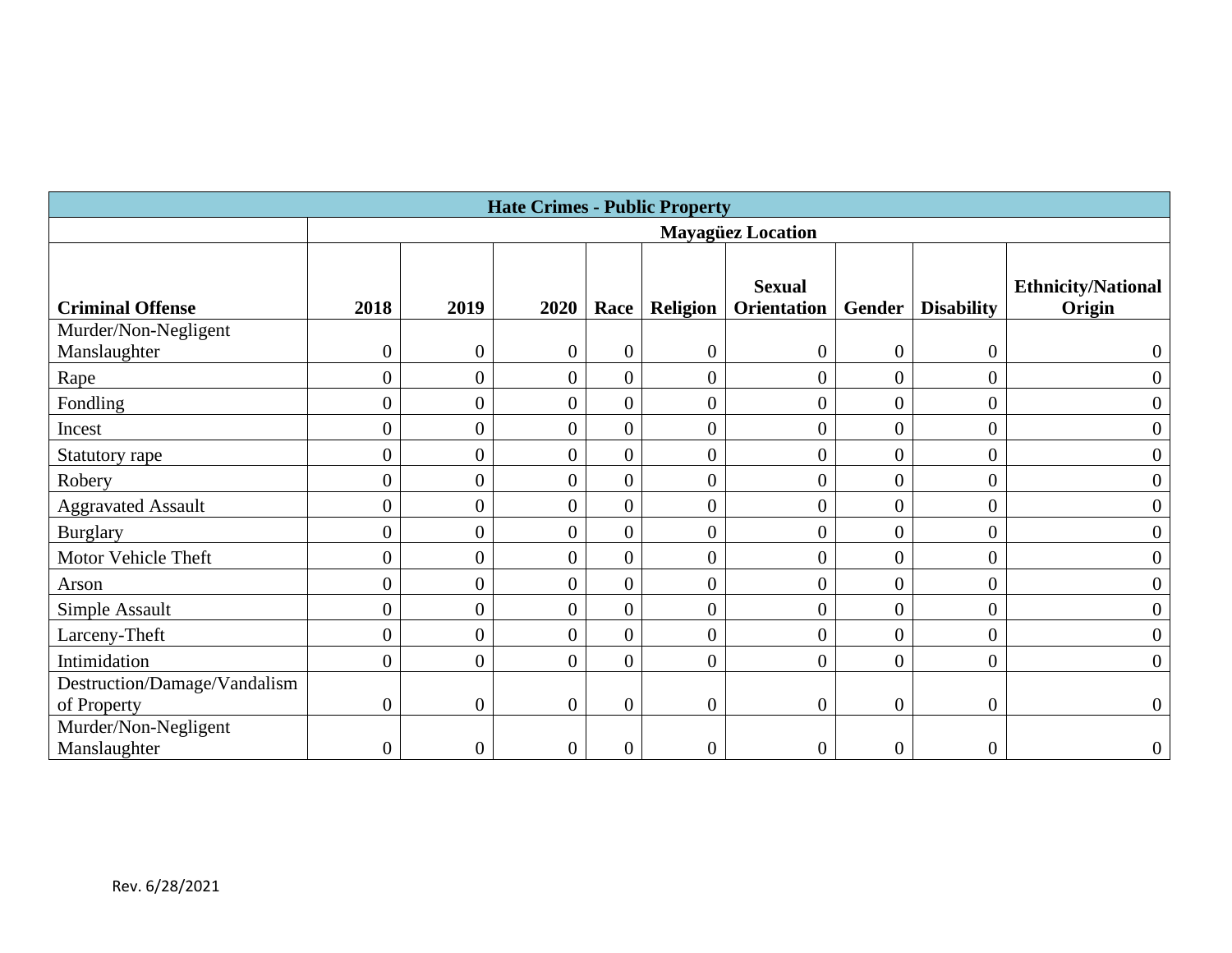| <b>VAWA OFENSES – On Campus</b> |                             |      |      |  |  |
|---------------------------------|-----------------------------|------|------|--|--|
|                                 | <b>Mayagüez</b><br>Location |      |      |  |  |
|                                 | 2018                        | 2019 | 2020 |  |  |
| Domestic Violence               |                             |      |      |  |  |
| Dating Violence                 |                             |      |      |  |  |
| <b>Stalking</b>                 |                             |      |      |  |  |

| <b>VAWA OFENSES – Public Property</b> |      |                                    |      |  |  |
|---------------------------------------|------|------------------------------------|------|--|--|
|                                       |      | <b>Mayagüez</b><br><b>Location</b> |      |  |  |
|                                       | 2018 | 2019                               | 2020 |  |  |
| Domestic Violence                     |      |                                    |      |  |  |
| Dating Violence                       |      |                                    |      |  |  |
| <b>Stalking</b>                       |      |                                    |      |  |  |

| <b>Arrest - On Campus</b>           |                                    |      |      |  |  |  |
|-------------------------------------|------------------------------------|------|------|--|--|--|
|                                     | <b>Mayagüez</b><br><b>Location</b> |      |      |  |  |  |
| <b>Criminal Offense</b>             | 2018                               | 2019 | 2020 |  |  |  |
| Weapons: carrying, possessing, etc. |                                    |      |      |  |  |  |
| Drug Abuse Violations               |                                    |      |      |  |  |  |
| <b>Liquor Law Violations</b>        |                                    |      |      |  |  |  |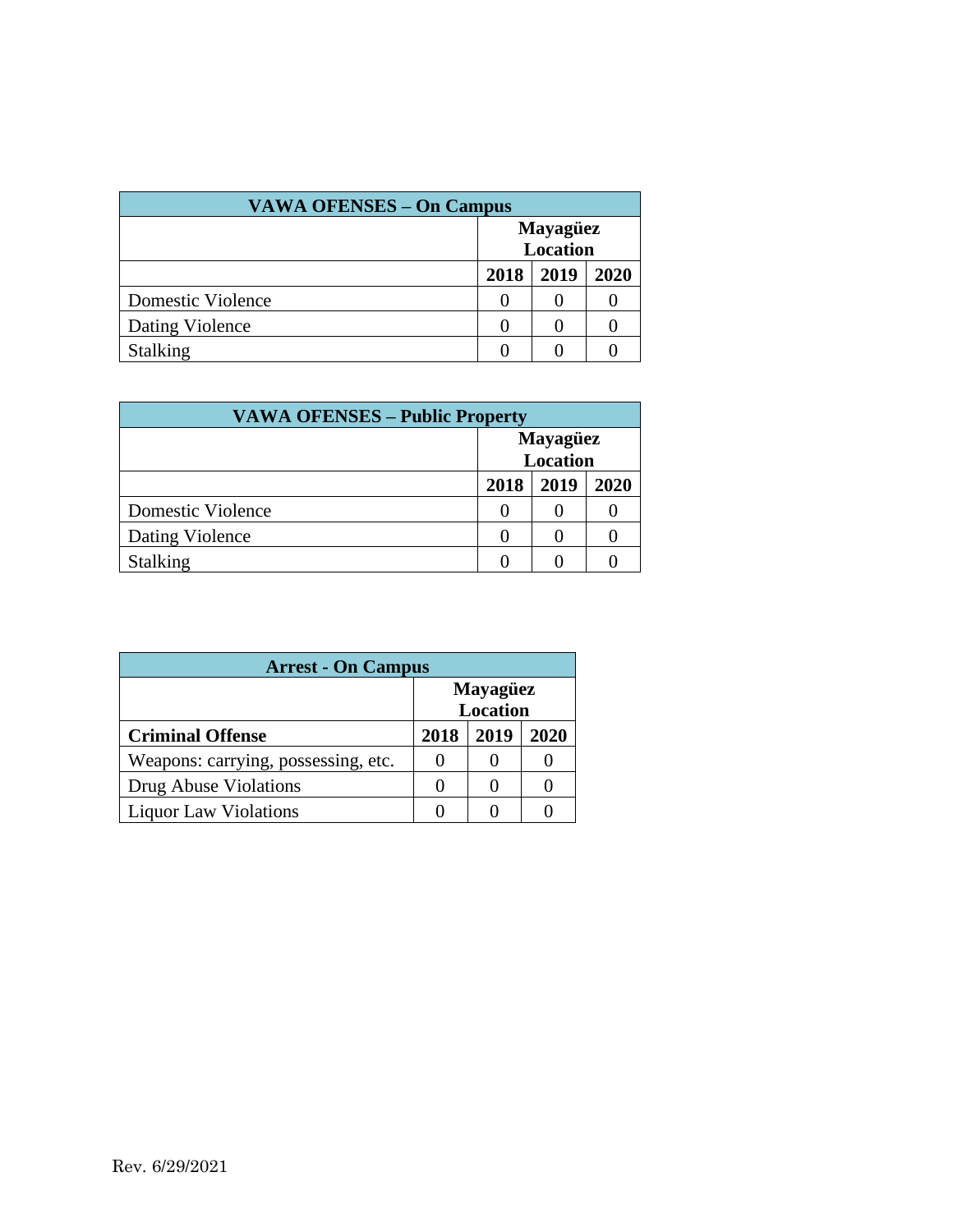| <b>Arrest – Public Property</b>     |                                    |      |      |  |  |  |
|-------------------------------------|------------------------------------|------|------|--|--|--|
|                                     | <b>Mayagüez</b><br><b>Location</b> |      |      |  |  |  |
| <b>Criminal Offense</b>             | 2018                               | 2019 | 2020 |  |  |  |
| Weapons: carrying, possessing, etc. |                                    | 0    |      |  |  |  |
| Drug Abuse Violations               |                                    |      |      |  |  |  |
| <b>Liquor Law Violations</b>        |                                    |      |      |  |  |  |

| <b>Disciplinary Actions - On Campus</b> |                                    |      |      |  |  |  |
|-----------------------------------------|------------------------------------|------|------|--|--|--|
|                                         | <b>Mayagüez</b><br><b>Location</b> |      |      |  |  |  |
| <b>Criminal Offense</b>                 | 2018                               | 2019 | 2020 |  |  |  |
| Weapons: carrying, possessing, etc.     | 0                                  |      |      |  |  |  |
| Drug Abuse Violations                   |                                    |      |      |  |  |  |
| <b>Liquor Law Violations</b>            |                                    |      |      |  |  |  |

| <b>Disciplinary Actions - Public Property</b> |                                    |      |      |  |  |  |
|-----------------------------------------------|------------------------------------|------|------|--|--|--|
|                                               | <b>Mayagüez</b><br><b>Location</b> |      |      |  |  |  |
| <b>Criminal Offense</b>                       | 2018                               | 2019 | 2020 |  |  |  |
| Weapons: carrying, possessing, etc.           |                                    |      |      |  |  |  |
| Drug Abuse Violations                         | 0                                  |      |      |  |  |  |
| <b>Liquor Law Violations</b>                  |                                    |      |      |  |  |  |

| <b>Unfounded Crimes</b>       |      |                             |      |  |  |
|-------------------------------|------|-----------------------------|------|--|--|
|                               |      | <b>Mayagüez</b><br>Location |      |  |  |
| <b>Criminal Offense</b>       | 2018 | 2019                        | 2020 |  |  |
| <b>Total Unfounded Crimes</b> |      |                             |      |  |  |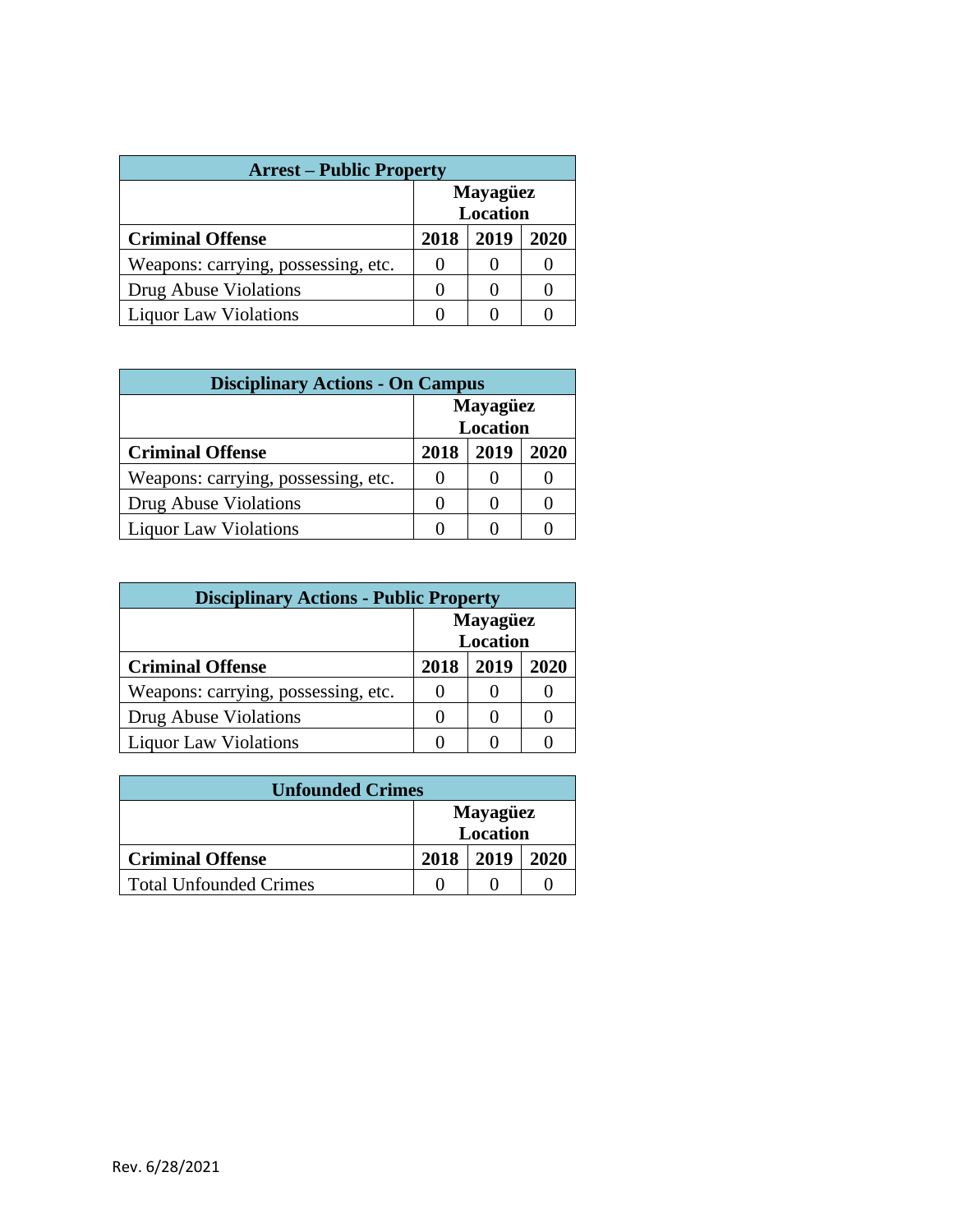| <b>Criminal Offenses - On Campus</b> |                         |              |                   |  |  |
|--------------------------------------|-------------------------|--------------|-------------------|--|--|
|                                      | <b>Arecibo Location</b> |              |                   |  |  |
| <b>Criminal Offense</b>              | 2018                    | 2019         | 2020              |  |  |
| Murder/Non-Negligent Manslaughter    | 0                       | $\mathbf{0}$ | $\theta$          |  |  |
| Negligent Manslaughter               | 0                       | 0            | 0                 |  |  |
| Sex Offenses - Forcible              | 0                       | 0            | 0                 |  |  |
| Rape                                 | 0                       | 0            | $\mathbf{\Omega}$ |  |  |
| Fondling                             | 0                       | 0            | $\mathbf{\Omega}$ |  |  |
| Sex Offenses - Non-Forcible          | 0                       | 0            | 0                 |  |  |
| Incest                               | 0                       | ∩            |                   |  |  |
| Statutory rape                       | 0                       | 0            | $\mathbf{\Omega}$ |  |  |
| Robery                               | 0                       | 0            | 0                 |  |  |
| <b>Aggravated Assault</b>            | 0                       | 0            | 0                 |  |  |
| <b>Burglary</b>                      | 0                       | 0            | $\mathbf{\Omega}$ |  |  |
| Motor Vehicle Theft                  | 0                       | 0            | $\mathbf{\Omega}$ |  |  |
| Arson                                | 0                       | 0            |                   |  |  |

| <b>Criminal Offenses - Public Property</b> |                         |                   |      |  |  |  |
|--------------------------------------------|-------------------------|-------------------|------|--|--|--|
|                                            | <b>Arecibo Location</b> |                   |      |  |  |  |
| <b>Criminal Offense</b>                    | 2018                    | 2019              | 2020 |  |  |  |
| Murder/Non-Negligent Manslaughter          | 0                       | 0                 |      |  |  |  |
| Negligent Manslaughter                     | 0                       | 0                 |      |  |  |  |
| Sex Offenses - Forcible                    | 0                       | 0                 |      |  |  |  |
| Rape                                       | 0                       | 0                 |      |  |  |  |
| Fondling                                   | 0                       | $\mathbf{\Omega}$ |      |  |  |  |
| Sex Offenses - Non-Forcible                | 0                       | 0                 |      |  |  |  |
| Incest                                     | 0                       | 0                 |      |  |  |  |
| Statutory rape                             | 0                       | 0                 |      |  |  |  |
| Robery                                     | 0                       | 0                 |      |  |  |  |
| <b>Aggravated Assault</b>                  | 0                       | 0                 |      |  |  |  |
| <b>Burglary</b>                            | 0                       | 0                 |      |  |  |  |
| Motor Vehicle Theft                        | 0                       | 0                 |      |  |  |  |
| Arson                                      | 0                       |                   |      |  |  |  |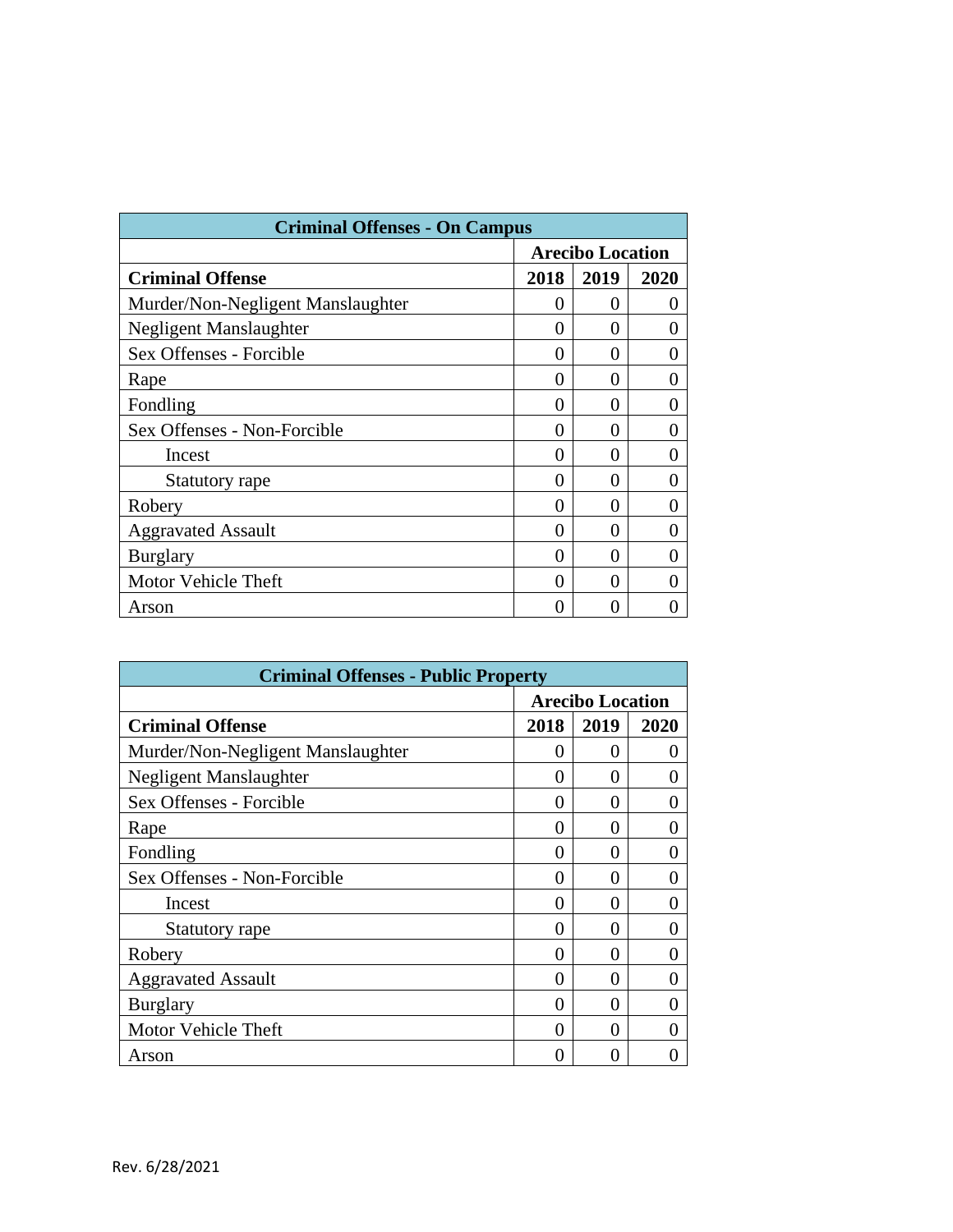| <b>Hate Crimes - On Campus</b>       |                  |                |                  |                  |                         |                                     |                  |                   |                                     |
|--------------------------------------|------------------|----------------|------------------|------------------|-------------------------|-------------------------------------|------------------|-------------------|-------------------------------------|
|                                      |                  |                |                  |                  | <b>Arecibo Location</b> |                                     |                  |                   |                                     |
| <b>Criminal Offense</b>              | 2018             | 2019           | 2020             | Race             | Religion                | <b>Sexual</b><br><b>Orientation</b> | Gender           | <b>Disability</b> | <b>Ethnicity/National</b><br>Origin |
| Murder/Non-Negligent<br>Manslaughter | $\boldsymbol{0}$ | $\overline{0}$ | $\boldsymbol{0}$ | $\boldsymbol{0}$ | $\boldsymbol{0}$        | $\theta$                            | $\boldsymbol{0}$ | 0                 |                                     |
| Rape                                 | $\overline{0}$   | $\overline{0}$ | $\boldsymbol{0}$ | $\boldsymbol{0}$ | $\overline{0}$          | $\overline{0}$                      | $\overline{0}$   | $\overline{0}$    | $\theta$                            |
| Fondling                             | $\overline{0}$   | $\overline{0}$ | $\overline{0}$   | $\boldsymbol{0}$ | $\overline{0}$          | 0                                   | $\overline{0}$   | 0                 | 0                                   |
| Incest                               | $\overline{0}$   | $\overline{0}$ | $\boldsymbol{0}$ | $\boldsymbol{0}$ | $\overline{0}$          |                                     | $\boldsymbol{0}$ | 0                 |                                     |
| Statutory rape                       | $\overline{0}$   | $\overline{0}$ | $\boldsymbol{0}$ | $\boldsymbol{0}$ | $\boldsymbol{0}$        |                                     | $\overline{0}$   | $\overline{0}$    | $\overline{0}$                      |
| Robery                               | $\overline{0}$   | $\overline{0}$ | $\boldsymbol{0}$ | $\boldsymbol{0}$ | $\overline{0}$          | 0                                   | $\boldsymbol{0}$ | $\overline{0}$    | $\overline{0}$                      |
| <b>Aggravated Assault</b>            | $\boldsymbol{0}$ | $\overline{0}$ | $\overline{0}$   | $\boldsymbol{0}$ | $\overline{0}$          |                                     | $\overline{0}$   | 0                 |                                     |
| <b>Burglary</b>                      | $\overline{0}$   | $\overline{0}$ | $\boldsymbol{0}$ | $\boldsymbol{0}$ | $\boldsymbol{0}$        |                                     | $\boldsymbol{0}$ | 0                 | $\overline{0}$                      |
| Motor Vehicle Theft                  | $\overline{0}$   | $\overline{0}$ | $\overline{0}$   | $\boldsymbol{0}$ | $\overline{0}$          | 0                                   | $\overline{0}$   | $\overline{0}$    | $\overline{0}$                      |
| Arson                                | $\boldsymbol{0}$ | $\overline{0}$ | $\overline{0}$   | $\boldsymbol{0}$ | $\overline{0}$          |                                     | 0                | 0                 |                                     |
| Simple Assault                       | $\overline{0}$   | $\overline{0}$ | $\overline{0}$   | $\boldsymbol{0}$ | $\boldsymbol{0}$        |                                     | $\overline{0}$   | $\overline{0}$    | $\overline{0}$                      |
| Larceny-Theft                        | $\overline{0}$   | $\overline{0}$ | $\boldsymbol{0}$ | $\overline{0}$   | $\overline{0}$          | 0                                   | $\overline{0}$   | 0                 | $\boldsymbol{0}$                    |
| Intimidation                         | $\overline{0}$   | $\overline{0}$ | $\overline{0}$   | $\overline{0}$   | $\overline{0}$          |                                     | $\boldsymbol{0}$ | 0                 | $\theta$                            |
| Destruction/Damage/Vandalism         |                  |                |                  |                  |                         |                                     |                  |                   |                                     |
| of Property                          | $\overline{0}$   | $\overline{0}$ | $\boldsymbol{0}$ | $\boldsymbol{0}$ | $\boldsymbol{0}$        | $\overline{0}$                      | $\overline{0}$   | $\boldsymbol{0}$  | $\mathbf{0}$                        |
| Murder/Non-Negligent<br>Manslaughter |                  | $\overline{0}$ | 0                | $\boldsymbol{0}$ | $\boldsymbol{0}$        |                                     | $\boldsymbol{0}$ |                   | $\overline{0}$                      |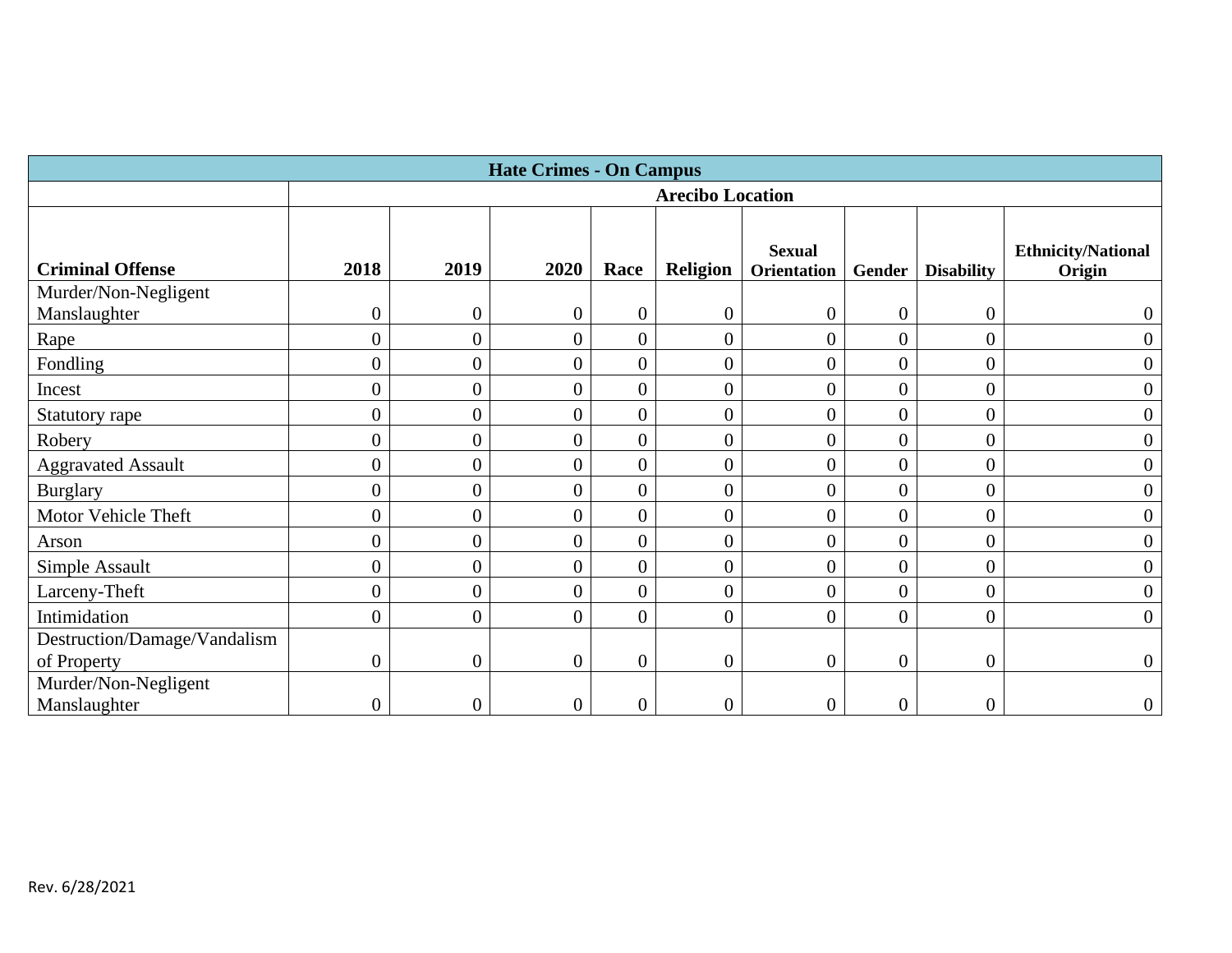| <b>Hate Crimes - Public Property</b> |                |                  |                  |                  |                  |                              |                  |                   |                                     |
|--------------------------------------|----------------|------------------|------------------|------------------|------------------|------------------------------|------------------|-------------------|-------------------------------------|
|                                      |                |                  |                  |                  |                  | <b>Arecibo Location</b>      |                  |                   |                                     |
| <b>Criminal Offense</b>              | 2018           | 2019             | 2020             | Race             | <b>Religion</b>  | <b>Sexual</b><br>Orientation | Gender           | <b>Disability</b> | <b>Ethnicity/National</b><br>Origin |
| Murder/Non-Negligent<br>Manslaughter | $\overline{0}$ | $\boldsymbol{0}$ | $\boldsymbol{0}$ | $\boldsymbol{0}$ | $\boldsymbol{0}$ | $\overline{0}$               | $\boldsymbol{0}$ | $\overline{0}$    | $\boldsymbol{0}$                    |
| Rape                                 | $\overline{0}$ | $\overline{0}$   | $\overline{0}$   | $\overline{0}$   | $\overline{0}$   | $\overline{0}$               | $\overline{0}$   | $\overline{0}$    | $\boldsymbol{0}$                    |
| Fondling                             | $\overline{0}$ | $\overline{0}$   | $\overline{0}$   | $\overline{0}$   | $\boldsymbol{0}$ | $\overline{0}$               | $\overline{0}$   | 0                 | $\boldsymbol{0}$                    |
| Incest                               | $\overline{0}$ | $\overline{0}$   | $\overline{0}$   | $\overline{0}$   | $\overline{0}$   | $\overline{0}$               | $\overline{0}$   | $\overline{0}$    | $\boldsymbol{0}$                    |
| Statutory rape                       | $\overline{0}$ | $\overline{0}$   | $\overline{0}$   | $\overline{0}$   | $\overline{0}$   | $\overline{0}$               | $\overline{0}$   | $\overline{0}$    | $\boldsymbol{0}$                    |
| Robery                               | $\overline{0}$ | $\overline{0}$   | $\overline{0}$   | $\overline{0}$   | $\boldsymbol{0}$ | $\overline{0}$               | $\overline{0}$   | 0                 | $\boldsymbol{0}$                    |
| <b>Aggravated Assault</b>            | $\overline{0}$ | $\overline{0}$   | $\overline{0}$   | $\overline{0}$   | $\boldsymbol{0}$ | $\overline{0}$               | $\overline{0}$   | $\overline{0}$    | $\boldsymbol{0}$                    |
| <b>Burglary</b>                      | $\overline{0}$ | $\overline{0}$   | $\overline{0}$   | $\overline{0}$   | $\overline{0}$   | $\overline{0}$               | $\overline{0}$   | $\overline{0}$    | $\boldsymbol{0}$                    |
| Motor Vehicle Theft                  | $\overline{0}$ | $\overline{0}$   | $\overline{0}$   | $\overline{0}$   | $\overline{0}$   | $\overline{0}$               | $\overline{0}$   | $\overline{0}$    | $\overline{0}$                      |
| Arson                                | $\overline{0}$ | $\overline{0}$   | $\overline{0}$   | $\overline{0}$   | $\overline{0}$   | $\overline{0}$               | $\overline{0}$   | $\overline{0}$    | $\overline{0}$                      |
| Simple Assault                       | $\overline{0}$ | $\overline{0}$   | $\overline{0}$   | $\overline{0}$   | $\overline{0}$   | $\overline{0}$               | $\overline{0}$   | $\overline{0}$    | $\boldsymbol{0}$                    |
| Larceny-Theft                        | $\overline{0}$ | $\overline{0}$   | $\overline{0}$   | $\overline{0}$   | $\overline{0}$   | $\overline{0}$               | $\overline{0}$   | $\overline{0}$    | $\boldsymbol{0}$                    |
| Intimidation                         | $\overline{0}$ | $\overline{0}$   | $\overline{0}$   | $\overline{0}$   | $\boldsymbol{0}$ | $\overline{0}$               | $\overline{0}$   | $\overline{0}$    | $\mathbf{0}$                        |
| Destruction/Damage/Vandalis          |                |                  |                  |                  |                  |                              |                  |                   |                                     |
| m of Property                        | $\overline{0}$ | $\overline{0}$   | $\boldsymbol{0}$ | $\overline{0}$   | $\boldsymbol{0}$ | $\overline{0}$               | $\overline{0}$   | $\overline{0}$    | $\mathbf{0}$                        |
| Murder/Non-Negligent<br>Manslaughter | $\overline{0}$ | $\overline{0}$   | $\boldsymbol{0}$ | 0                | $\boldsymbol{0}$ | $\overline{0}$               | $\boldsymbol{0}$ | 0                 | $\boldsymbol{0}$                    |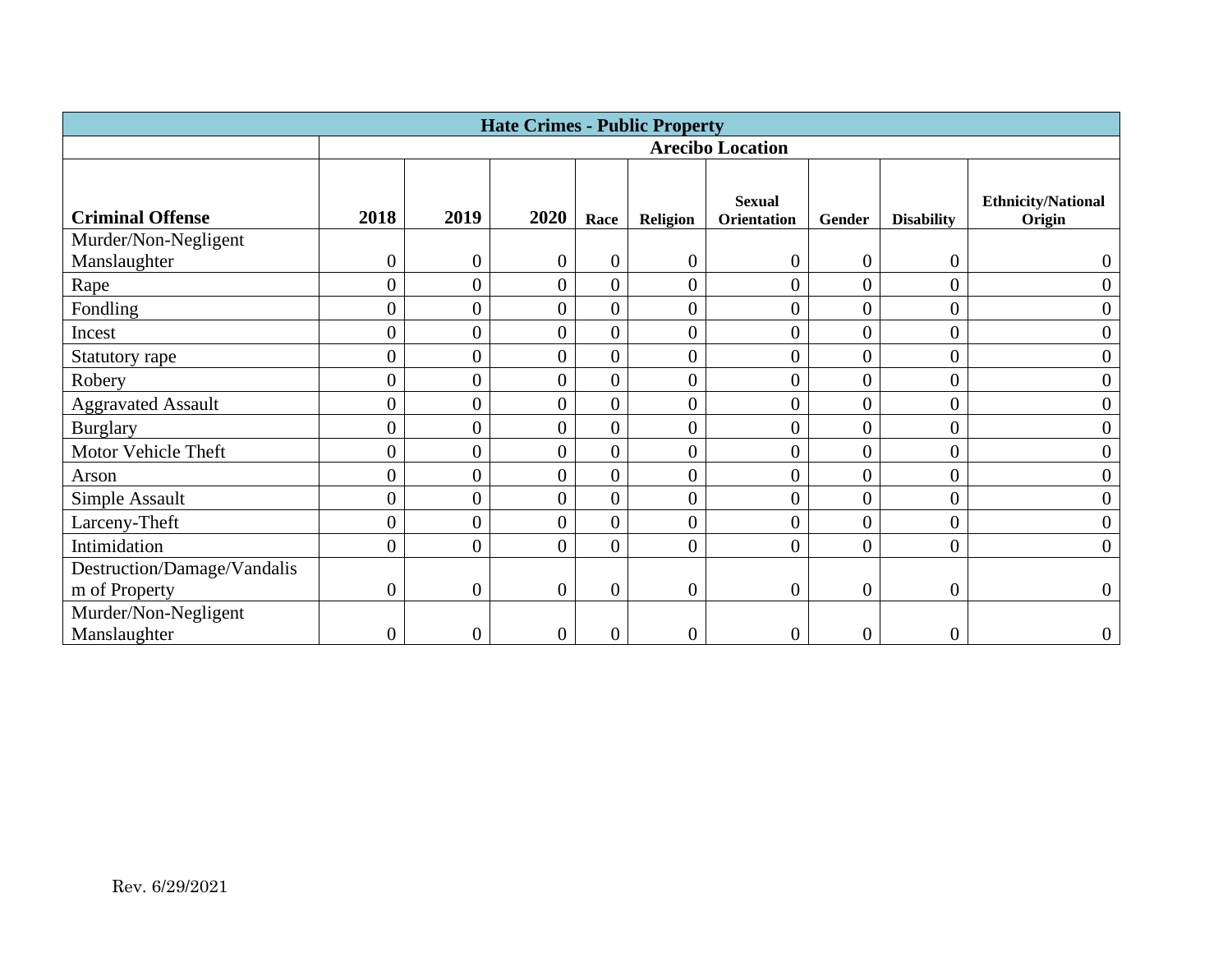| <b>VAWA OFENSES – On Campus</b> |                         |      |      |  |  |  |  |
|---------------------------------|-------------------------|------|------|--|--|--|--|
|                                 | <b>Arecibo Location</b> |      |      |  |  |  |  |
|                                 | 2018                    | 2019 | 2020 |  |  |  |  |
| Domestic Violence               |                         |      |      |  |  |  |  |
| Dating Violence                 |                         |      |      |  |  |  |  |
| <b>Stalking</b>                 |                         |      |      |  |  |  |  |

| <b>VAWA OFENSES – Public Property</b> |                         |  |  |  |  |  |
|---------------------------------------|-------------------------|--|--|--|--|--|
|                                       | <b>Arecibo Location</b> |  |  |  |  |  |
|                                       | 2019<br>2018<br>2020    |  |  |  |  |  |
| Domestic Violence                     |                         |  |  |  |  |  |
| Dating Violence                       |                         |  |  |  |  |  |
| <b>Stalking</b>                       |                         |  |  |  |  |  |

| <b>Arrest - On Campus</b>           |                         |      |      |  |  |  |  |
|-------------------------------------|-------------------------|------|------|--|--|--|--|
|                                     | <b>Arecibo Location</b> |      |      |  |  |  |  |
| <b>Criminal Offense</b>             | 2018                    | 2019 | 2020 |  |  |  |  |
| Weapons: carrying, possessing, etc. | 0                       |      |      |  |  |  |  |
| Drug Abuse Violations               | $\mathbf{\Omega}$       |      |      |  |  |  |  |
| <b>Liquor Law Violations</b>        |                         |      |      |  |  |  |  |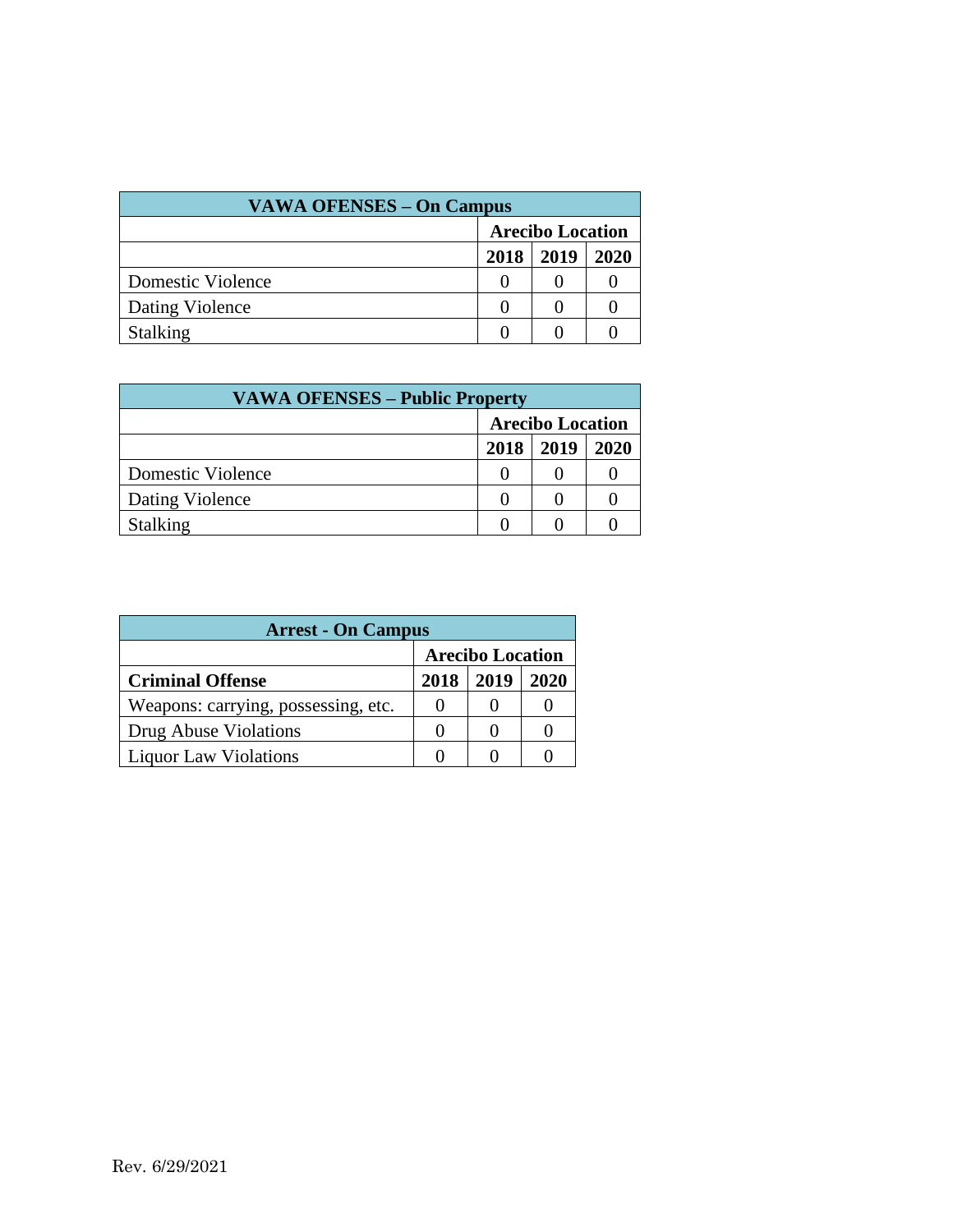| <b>Arrest - Public Property</b>     |                         |  |  |  |  |  |  |
|-------------------------------------|-------------------------|--|--|--|--|--|--|
|                                     | <b>Arecibo Location</b> |  |  |  |  |  |  |
| <b>Criminal Offense</b>             | 2018<br>2019<br>2020    |  |  |  |  |  |  |
| Weapons: carrying, possessing, etc. |                         |  |  |  |  |  |  |
| Drug Abuse Violations               |                         |  |  |  |  |  |  |
| <b>Liquor Law Violations</b>        |                         |  |  |  |  |  |  |

| <b>Disciplinary Actions - On Campus</b> |                         |      |      |  |  |  |
|-----------------------------------------|-------------------------|------|------|--|--|--|
|                                         | <b>Arecibo Location</b> |      |      |  |  |  |
| <b>Criminal Offense</b>                 | 2018                    | 2019 | 2020 |  |  |  |
| Weapons: carrying, possessing, etc.     | $\mathbf{\Omega}$       |      |      |  |  |  |
| Drug Abuse Violations                   | $\mathbf{\Omega}$       |      |      |  |  |  |
| <b>Liquor Law Violations</b>            |                         |      |      |  |  |  |

| <b>Disciplinary Actions - Public Property</b> |                         |      |      |  |  |  |  |
|-----------------------------------------------|-------------------------|------|------|--|--|--|--|
|                                               | <b>Arecibo Location</b> |      |      |  |  |  |  |
| <b>Criminal Offense</b>                       | 2018                    | 2019 | 2020 |  |  |  |  |
| Weapons: carrying, possessing, etc.           |                         |      |      |  |  |  |  |
| Drug Abuse Violations                         | 0                       |      |      |  |  |  |  |
| <b>Liquor Law Violations</b>                  |                         |      |      |  |  |  |  |

| <b>Unfounded Crime</b>  |                         |                      |  |  |  |  |  |  |
|-------------------------|-------------------------|----------------------|--|--|--|--|--|--|
|                         | <b>Arecibo Location</b> |                      |  |  |  |  |  |  |
| <b>Criminal Offense</b> |                         | $2018$   2019   2020 |  |  |  |  |  |  |
| Total Unfounded Crime   |                         |                      |  |  |  |  |  |  |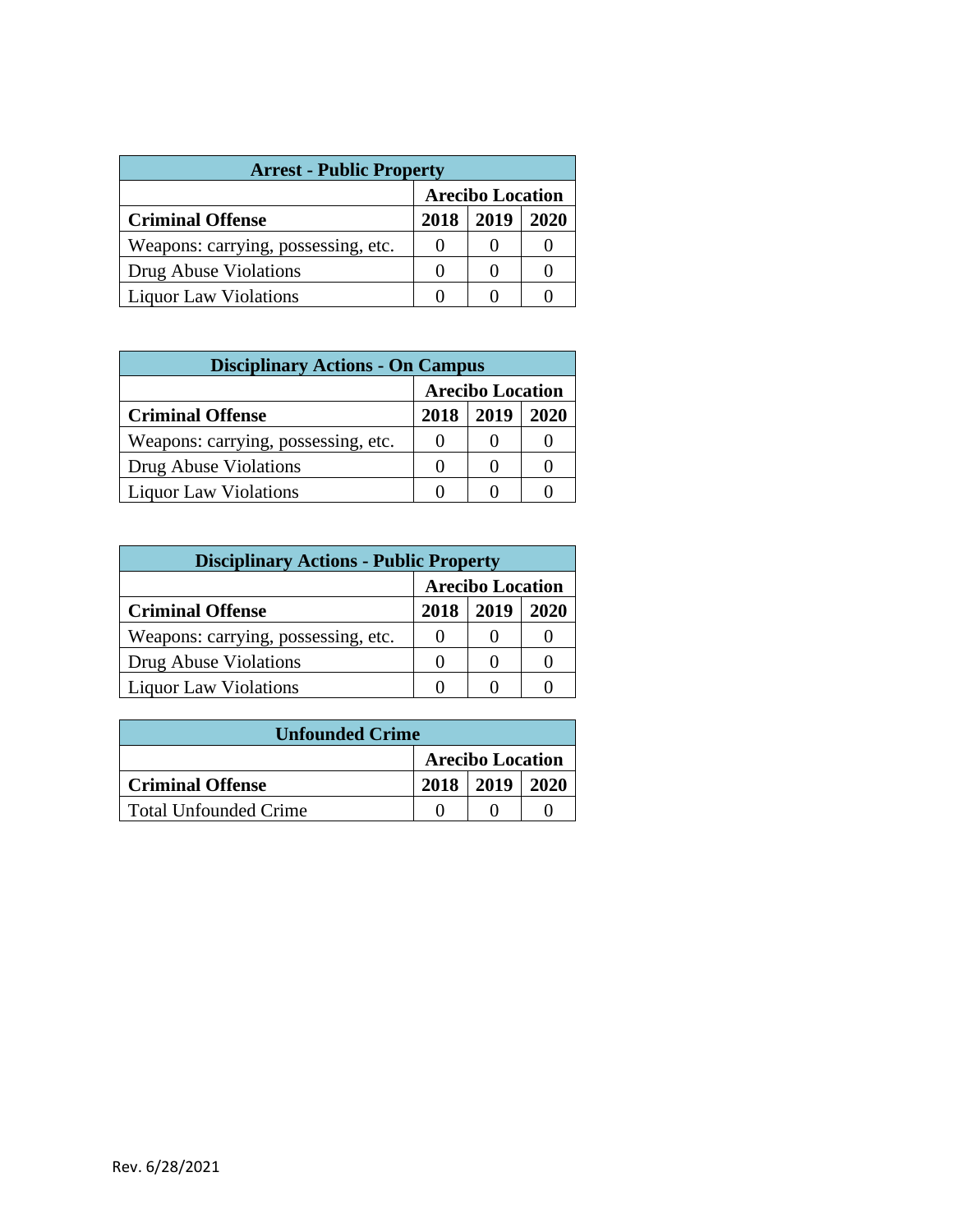| <b>Criminal Offenses - On Campus</b> |                        |                   |      |  |  |  |  |
|--------------------------------------|------------------------|-------------------|------|--|--|--|--|
|                                      | <b>Manatí Location</b> |                   |      |  |  |  |  |
| <b>Criminal Offense</b>              | 2018                   | 2019              | 2020 |  |  |  |  |
| Murder/Non-Negligent Manslaughter    | 0                      | 0                 |      |  |  |  |  |
| Negligent Manslaughter               | 0                      | $\mathbf{\Omega}$ |      |  |  |  |  |
| Sex Offenses - Forcible              | 0                      | 0                 |      |  |  |  |  |
| Rape                                 | 0                      | 0                 |      |  |  |  |  |
| Fondling                             | 0                      | 0                 |      |  |  |  |  |
| Sex Offenses - Non-Forcible          | 0                      | 0                 |      |  |  |  |  |
| Incest                               | 0                      | 0                 |      |  |  |  |  |
| Statutory rape                       | 0                      | 0                 |      |  |  |  |  |
| Robery                               | 0                      | 0                 |      |  |  |  |  |
| <b>Aggravated Assault</b>            | 0                      | 0                 |      |  |  |  |  |
| <b>Burglary</b>                      | 0                      | ∩                 |      |  |  |  |  |
| Motor Vehicle Theft                  | 0                      | $\mathbf{\Omega}$ |      |  |  |  |  |
| Arson                                | 0                      |                   |      |  |  |  |  |

| <b>Criminal Offenses - Public Property</b> |                        |                   |      |  |  |  |  |
|--------------------------------------------|------------------------|-------------------|------|--|--|--|--|
|                                            | <b>Manatí Location</b> |                   |      |  |  |  |  |
| <b>Criminal Offense</b>                    | 2018                   | 2019              | 2020 |  |  |  |  |
| Murder/Non-Negligent Manslaughter          | $\theta$               | 0                 | 0    |  |  |  |  |
| Negligent Manslaughter                     | 0                      | 0                 |      |  |  |  |  |
| Sex Offenses - Forcible                    | 0                      | 0                 |      |  |  |  |  |
| Rape                                       | 0                      |                   |      |  |  |  |  |
| Fondling                                   | 0                      | 0                 |      |  |  |  |  |
| Sex Offenses - Non-Forcible                | 0                      | 0                 | 0    |  |  |  |  |
| Incest                                     | 0                      |                   |      |  |  |  |  |
| Statutory rape                             | 0                      | 0                 |      |  |  |  |  |
| Robery                                     | 0                      | 0                 |      |  |  |  |  |
| <b>Aggravated Assault</b>                  | 0                      | 0                 | 0    |  |  |  |  |
| <b>Burglary</b>                            | 0                      | 0                 |      |  |  |  |  |
| <b>Motor Vehicle Theft</b>                 | 0                      | $\mathbf{\Omega}$ |      |  |  |  |  |
| Arson                                      | 0                      |                   |      |  |  |  |  |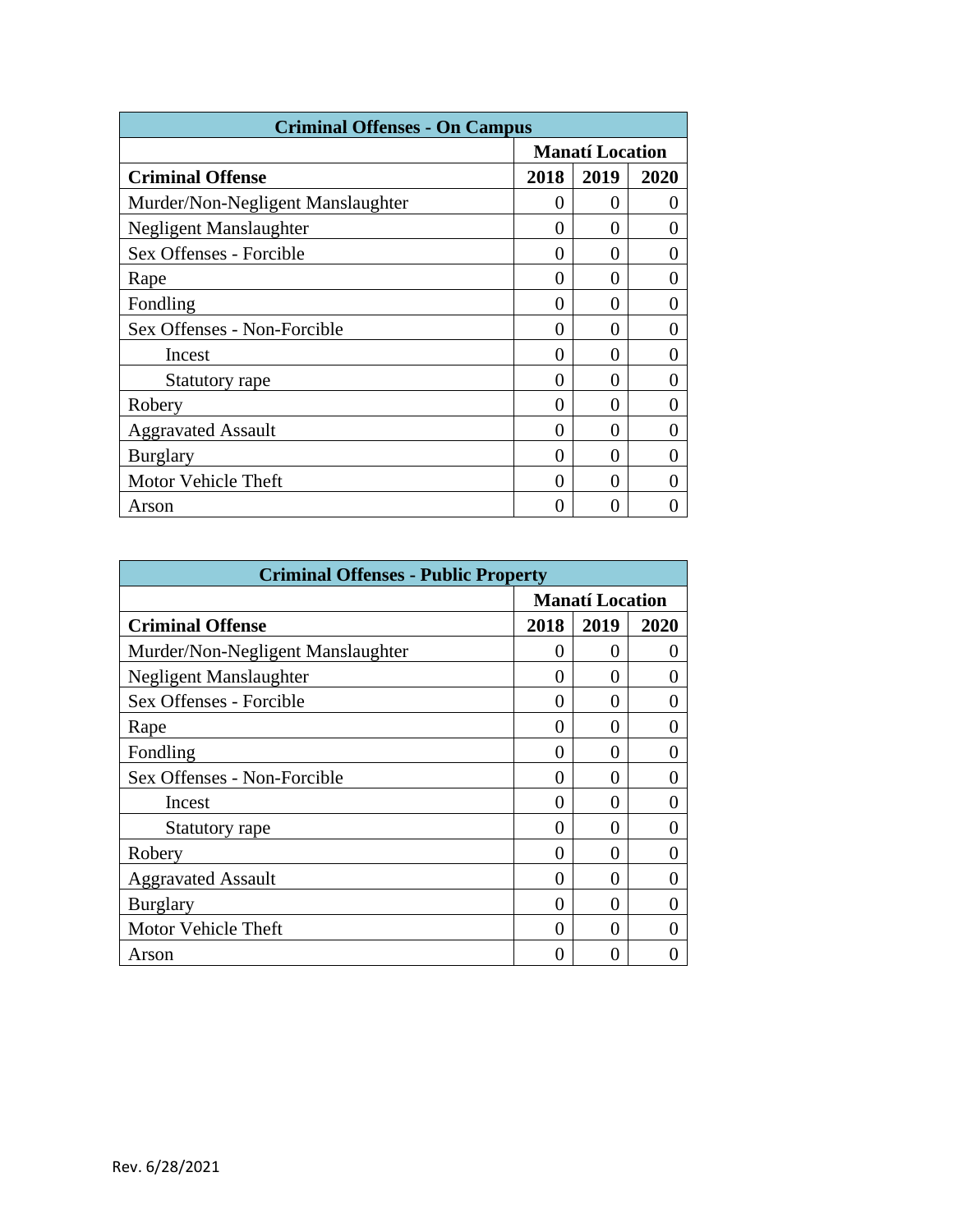| <b>Hate Crimes - On Campus</b>    |                |                        |                |                  |                 |                              |                  |                   |                                     |  |
|-----------------------------------|----------------|------------------------|----------------|------------------|-----------------|------------------------------|------------------|-------------------|-------------------------------------|--|
|                                   |                | <b>Manatí Location</b> |                |                  |                 |                              |                  |                   |                                     |  |
|                                   |                |                        |                |                  |                 |                              |                  |                   |                                     |  |
| <b>Criminal Offense</b>           | 2018           | 2019                   | 2020           | Race             | <b>Religion</b> | <b>Sexual</b><br>Orientation | Gender           | <b>Disability</b> | <b>Ethnicity/National</b><br>Origin |  |
| Murder/Non-Negligent Manslaughter | $\theta$       | $\overline{0}$         | $\overline{0}$ | $\boldsymbol{0}$ | 0               | $\overline{0}$               | $\boldsymbol{0}$ | $\overline{0}$    | $\boldsymbol{0}$                    |  |
| Rape                              | $\overline{0}$ | $\overline{0}$         | $\overline{0}$ | $\boldsymbol{0}$ | 0               | $\overline{0}$               | $\boldsymbol{0}$ | $\boldsymbol{0}$  | $\overline{0}$                      |  |
| Fondling                          | $\overline{0}$ | $\theta$               | $\overline{0}$ | $\boldsymbol{0}$ | 0               | $\overline{0}$               | $\overline{0}$   | $\overline{0}$    | $\boldsymbol{0}$                    |  |
| Incest                            |                | $\overline{0}$         | $\overline{0}$ | $\overline{0}$   | 0               | $\overline{0}$               | $\overline{0}$   | $\overline{0}$    | $\overline{0}$                      |  |
| Statutory rape                    | $\overline{0}$ | $\overline{0}$         | $\overline{0}$ | $\overline{0}$   | $\overline{0}$  | $\overline{0}$               | $\boldsymbol{0}$ | $\boldsymbol{0}$  | $\overline{0}$                      |  |
| Robery                            | $\overline{0}$ | $\overline{0}$         | $\overline{0}$ | $\overline{0}$   | $\overline{0}$  | $\overline{0}$               | $\overline{0}$   | $\boldsymbol{0}$  | $\boldsymbol{0}$                    |  |
| <b>Aggravated Assault</b>         | $\overline{0}$ | $\overline{0}$         | $\overline{0}$ | $\boldsymbol{0}$ | $\overline{0}$  | $\boldsymbol{0}$             | $\boldsymbol{0}$ | $\boldsymbol{0}$  | $\boldsymbol{0}$                    |  |
| <b>Burglary</b>                   | $\overline{0}$ | $\overline{0}$         | $\overline{0}$ | $\overline{0}$   | $\overline{0}$  | $\overline{0}$               | $\boldsymbol{0}$ | $\overline{0}$    | $\boldsymbol{0}$                    |  |
| Motor Vehicle Theft               | $\overline{0}$ | $\overline{0}$         | $\overline{0}$ | $\overline{0}$   | 0               | $\overline{0}$               | 0                | $\boldsymbol{0}$  | $\boldsymbol{0}$                    |  |
| Arson                             | $\overline{0}$ | $\overline{0}$         | $\overline{0}$ | $\overline{0}$   | $\overline{0}$  | $\overline{0}$               | $\boldsymbol{0}$ | $\overline{0}$    | $\overline{0}$                      |  |
| Simple Assault                    | $\overline{0}$ | $\overline{0}$         | $\theta$       | $\overline{0}$   | 0               | $\overline{0}$               | $\boldsymbol{0}$ | $\overline{0}$    | $\boldsymbol{0}$                    |  |
| Larceny-Theft                     | $\overline{0}$ | $\Omega$               | $\Omega$       | $\boldsymbol{0}$ | $\overline{0}$  | $\overline{0}$               | $\overline{0}$   | $\overline{0}$    | $\overline{0}$                      |  |
| Intimidation                      | $\Omega$       | $\overline{0}$         | $\theta$       | $\overline{0}$   | 0               | $\overline{0}$               | $\overline{0}$   | $\boldsymbol{0}$  | $\boldsymbol{0}$                    |  |
| Destruction/Damage/Vandalism of   |                |                        |                |                  |                 |                              |                  |                   |                                     |  |
| Property                          | $\theta$       | $\theta$               | $\Omega$       | $\overline{0}$   | $\overline{0}$  | $\boldsymbol{0}$             | $\boldsymbol{0}$ | $\boldsymbol{0}$  | $\boldsymbol{0}$                    |  |
| Murder/Non-Negligent Manslaughter | $\overline{0}$ | $\overline{0}$         | $\theta$       | $\overline{0}$   | $\overline{0}$  | $\overline{0}$               | $\overline{0}$   | $\overline{0}$    | $\boldsymbol{0}$                    |  |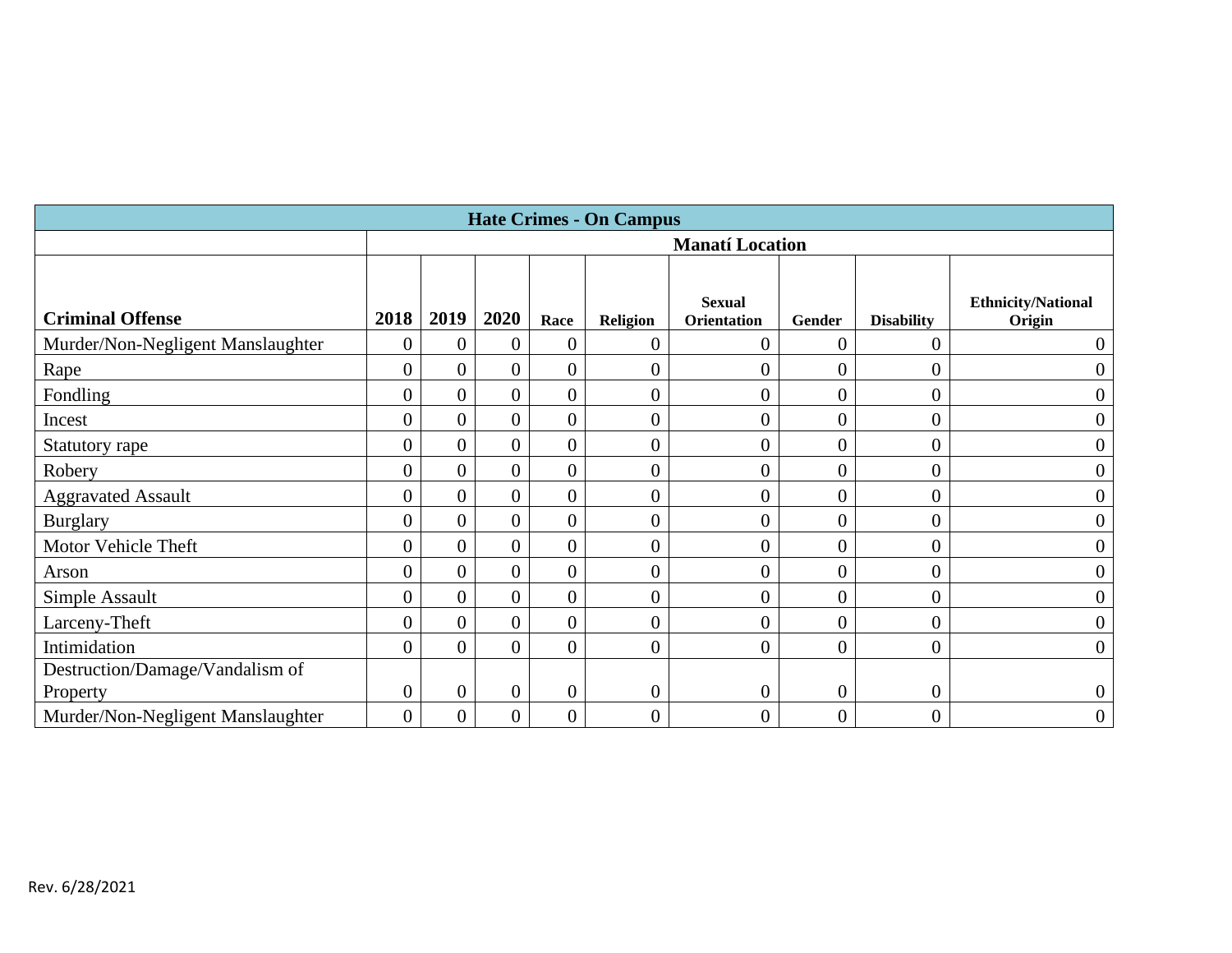| <b>Hate Crimes - Public Property</b> |                  |                  |                  |                  |                  |                              |                  |                   |                                     |  |
|--------------------------------------|------------------|------------------|------------------|------------------|------------------|------------------------------|------------------|-------------------|-------------------------------------|--|
|                                      |                  |                  |                  |                  |                  | <b>Manatí Location</b>       |                  |                   |                                     |  |
| <b>Criminal Offense</b>              | 2017             | 2018             | 2019             | Race             | <b>Religion</b>  | <b>Sexual</b><br>Orientation | Gender           | <b>Disability</b> | <b>Ethnicity/National</b><br>Origin |  |
| Murder/Non-Negligent                 |                  |                  |                  |                  |                  |                              |                  |                   |                                     |  |
| Manslaughter                         | $\boldsymbol{0}$ | $\boldsymbol{0}$ | $\overline{0}$   | $\overline{0}$   | $\overline{0}$   | $\overline{0}$               | $\overline{0}$   | $\overline{0}$    |                                     |  |
| Rape                                 | $\overline{0}$   | $\overline{0}$   | $\overline{0}$   | $\overline{0}$   | $\overline{0}$   | $\overline{0}$               | $\overline{0}$   | $\overline{0}$    | $\overline{0}$                      |  |
| Fondling                             | $\boldsymbol{0}$ | $\boldsymbol{0}$ | $\overline{0}$   | $\overline{0}$   | $\overline{0}$   | $\overline{0}$               | $\overline{0}$   | $\overline{0}$    | $\overline{0}$                      |  |
| Incest                               | $\boldsymbol{0}$ | $\boldsymbol{0}$ | $\overline{0}$   | $\overline{0}$   | $\overline{0}$   | $\overline{0}$               | $\overline{0}$   | $\overline{0}$    | $\boldsymbol{0}$                    |  |
| Statutory rape                       | $\overline{0}$   | $\boldsymbol{0}$ | $\overline{0}$   | $\overline{0}$   | $\overline{0}$   | $\overline{0}$               | $\overline{0}$   | $\overline{0}$    | $\boldsymbol{0}$                    |  |
| Robery                               | $\boldsymbol{0}$ | $\boldsymbol{0}$ | $\overline{0}$   | $\overline{0}$   | $\overline{0}$   | $\overline{0}$               | $\overline{0}$   | $\overline{0}$    | $\boldsymbol{0}$                    |  |
| <b>Aggravated Assault</b>            | $\boldsymbol{0}$ | $\boldsymbol{0}$ | $\boldsymbol{0}$ | $\overline{0}$   | $\overline{0}$   | $\overline{0}$               | $\overline{0}$   | $\overline{0}$    | $\boldsymbol{0}$                    |  |
| <b>Burglary</b>                      | $\overline{0}$   | $\overline{0}$   | $\overline{0}$   | $\overline{0}$   | $\overline{0}$   | $\overline{0}$               | $\overline{0}$   | $\overline{0}$    | $\overline{0}$                      |  |
| Motor Vehicle Theft                  | $\overline{0}$   | $\overline{0}$   | $\overline{0}$   | $\overline{0}$   | $\overline{0}$   | $\overline{0}$               | $\overline{0}$   | $\overline{0}$    | $\overline{0}$                      |  |
| Arson                                | $\boldsymbol{0}$ | $\boldsymbol{0}$ | $\overline{0}$   | $\overline{0}$   | $\overline{0}$   | $\overline{0}$               | $\overline{0}$   | $\overline{0}$    | $\overline{0}$                      |  |
| Simple Assault                       | $\boldsymbol{0}$ | $\boldsymbol{0}$ | $\overline{0}$   | $\overline{0}$   | $\overline{0}$   | $\overline{0}$               | $\overline{0}$   | $\overline{0}$    | $\boldsymbol{0}$                    |  |
| Larceny-Theft                        | $\overline{0}$   | $\boldsymbol{0}$ | $\overline{0}$   | $\overline{0}$   | $\overline{0}$   | $\overline{0}$               | $\overline{0}$   | $\overline{0}$    | $\boldsymbol{0}$                    |  |
| Intimidation                         | $\boldsymbol{0}$ | $\boldsymbol{0}$ | $\overline{0}$   | $\theta$         | $\overline{0}$   | $\overline{0}$               | $\overline{0}$   | $\overline{0}$    | $\overline{0}$                      |  |
| Destruction/Damage/Vandalism of      |                  |                  |                  |                  |                  |                              |                  |                   |                                     |  |
| Property                             | $\boldsymbol{0}$ | $\boldsymbol{0}$ | $\overline{0}$   | $\overline{0}$   | $\boldsymbol{0}$ | $\boldsymbol{0}$             | $\overline{0}$   | $\overline{0}$    | $\overline{0}$                      |  |
| Murder/Non-Negligent                 |                  |                  |                  |                  |                  |                              |                  |                   |                                     |  |
| Manslaughter                         | 0                | $\boldsymbol{0}$ | $\boldsymbol{0}$ | $\boldsymbol{0}$ | 0                | $\boldsymbol{0}$             | $\boldsymbol{0}$ | $\boldsymbol{0}$  | $\theta$                            |  |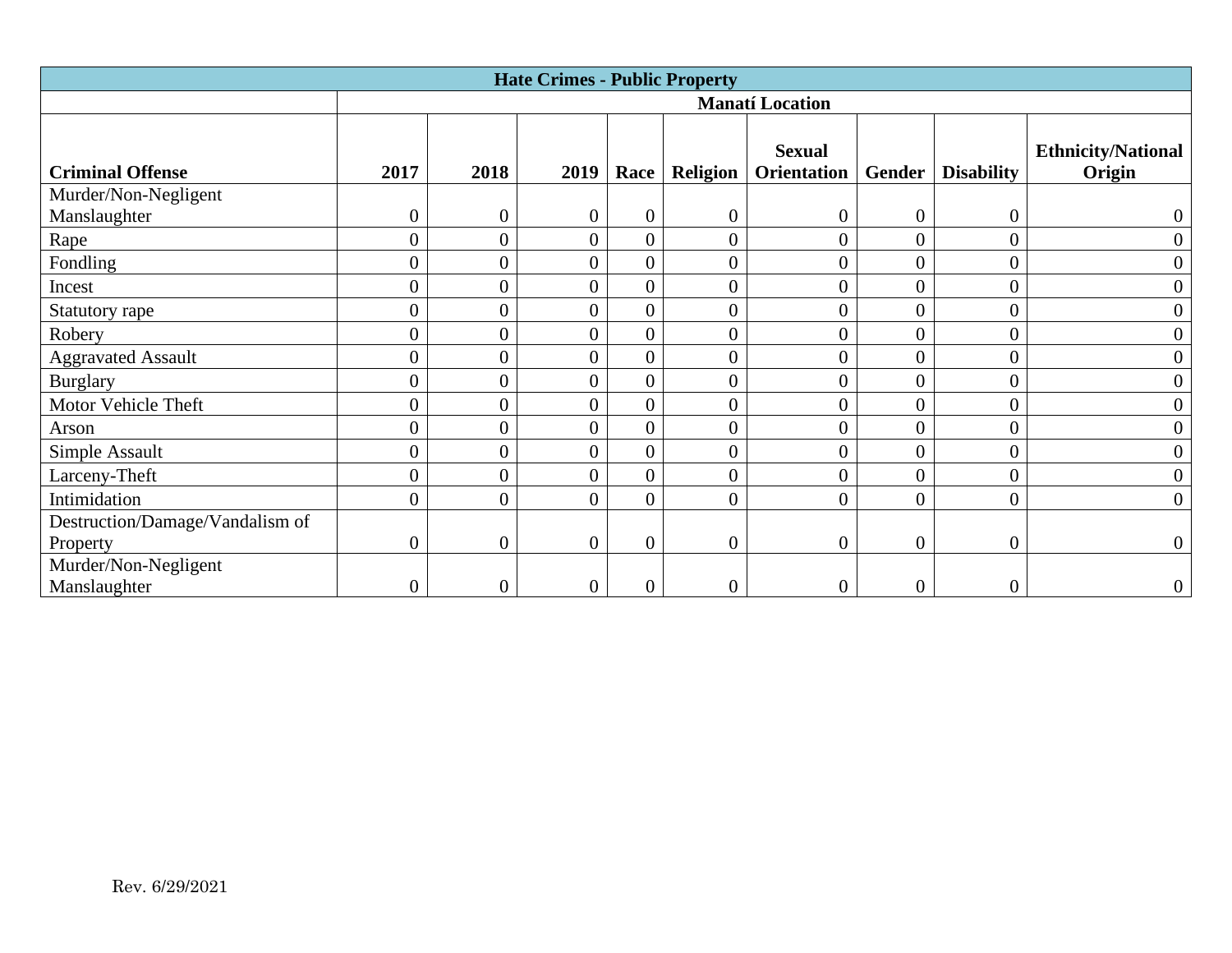| <b>VAWA OFENSES – On Campus</b> |                        |      |      |  |  |  |
|---------------------------------|------------------------|------|------|--|--|--|
|                                 | <b>Manatí Location</b> |      |      |  |  |  |
|                                 | 2018                   | 2019 | 2020 |  |  |  |
| Domestic Violence               |                        |      |      |  |  |  |
| Dating Violence                 |                        |      |      |  |  |  |
| <b>Stalking</b>                 |                        |      |      |  |  |  |

| <b>VAWA OFENSES – Public Property</b> |                        |      |      |  |  |  |  |
|---------------------------------------|------------------------|------|------|--|--|--|--|
|                                       | <b>Manatí Location</b> |      |      |  |  |  |  |
|                                       | 2018                   | 2019 | 2020 |  |  |  |  |
| Domestic Violence                     |                        |      |      |  |  |  |  |
| Dating Violence                       |                        |      |      |  |  |  |  |
| <b>Stalking</b>                       |                        |      |      |  |  |  |  |

| <b>Arrest - On Campus</b>           |                        |      |      |  |  |  |  |  |
|-------------------------------------|------------------------|------|------|--|--|--|--|--|
|                                     | <b>Manatí Location</b> |      |      |  |  |  |  |  |
| <b>Criminal Offense</b>             | 2018                   | 2019 | 2020 |  |  |  |  |  |
| Weapons: carrying, possessing, etc. |                        |      |      |  |  |  |  |  |
| Drug Abuse Violations               |                        |      |      |  |  |  |  |  |
| <b>Liquor Law Violations</b>        |                        |      |      |  |  |  |  |  |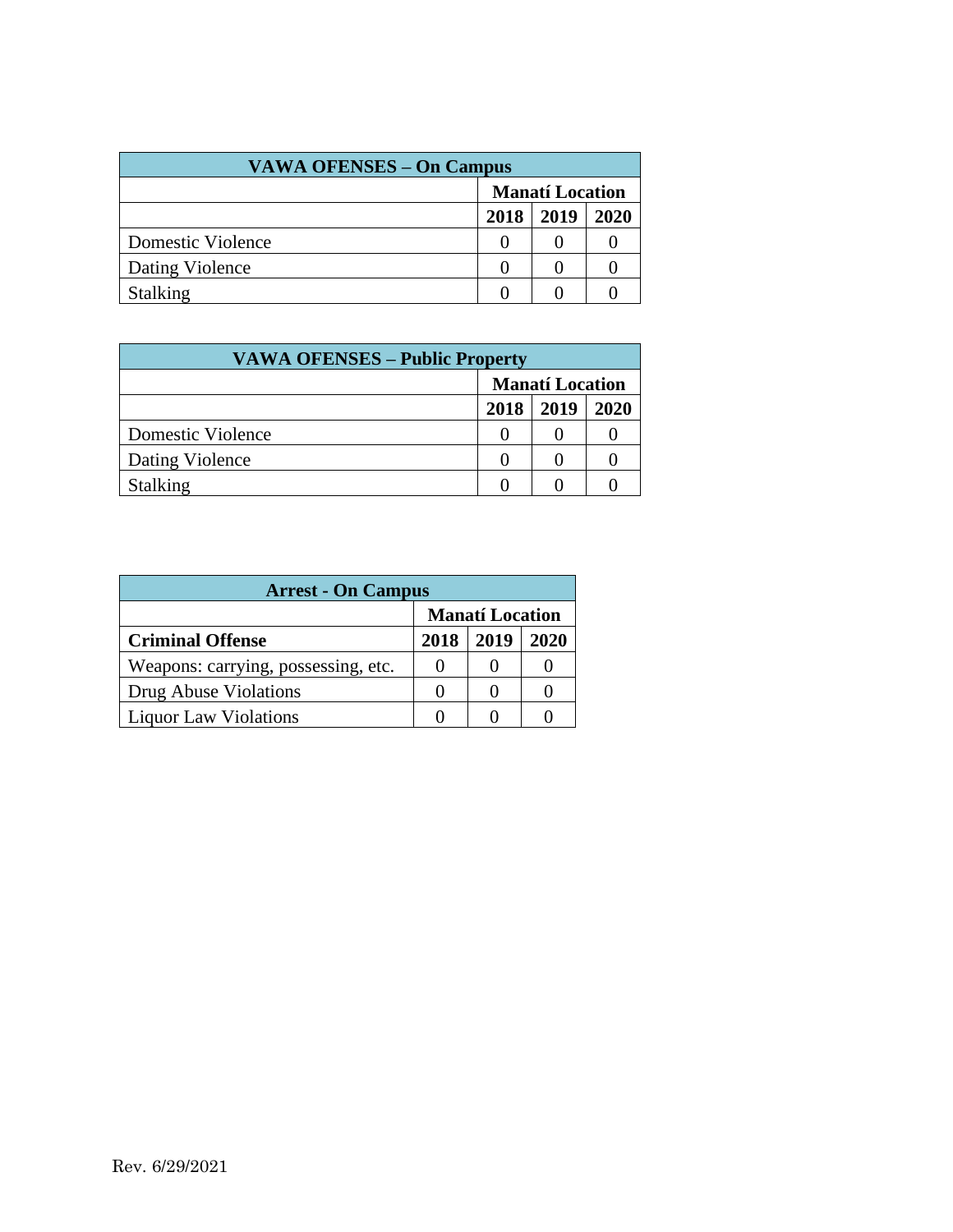| <b>Arrest - Public Property</b>     |                        |      |      |  |  |  |  |  |
|-------------------------------------|------------------------|------|------|--|--|--|--|--|
|                                     | <b>Manatí Location</b> |      |      |  |  |  |  |  |
| <b>Criminal Offense</b>             | 2018                   | 2019 | 2020 |  |  |  |  |  |
| Weapons: carrying, possessing, etc. |                        |      |      |  |  |  |  |  |
| Drug Abuse Violations               |                        |      |      |  |  |  |  |  |
| <b>Liquor Law Violations</b>        |                        |      |      |  |  |  |  |  |

| <b>Disciplinary Actions - On Campus</b> |                        |      |      |  |  |  |  |  |
|-----------------------------------------|------------------------|------|------|--|--|--|--|--|
|                                         | <b>Manatí Location</b> |      |      |  |  |  |  |  |
| <b>Criminal Offense</b>                 | 2018                   | 2019 | 2020 |  |  |  |  |  |
| Weapons: carrying, possessing, etc.     | $\mathbf{0}$           |      |      |  |  |  |  |  |
| Drug Abuse Violations                   | $\theta$               |      |      |  |  |  |  |  |
| <b>Liquor Law Violations</b>            |                        |      |      |  |  |  |  |  |

| <b>Disciplinary Actions - Public Property</b> |                        |      |      |  |  |  |  |
|-----------------------------------------------|------------------------|------|------|--|--|--|--|
|                                               | <b>Manatí Location</b> |      |      |  |  |  |  |
| <b>Criminal Offense</b>                       | 2018                   | 2019 | 2020 |  |  |  |  |
| Weapons: carrying, possessing, etc.           |                        |      |      |  |  |  |  |
| Drug Abuse Violations                         | $\mathbf{\Omega}$      |      |      |  |  |  |  |
| <b>Liquor Law Violations</b>                  |                        |      |      |  |  |  |  |

| <b>Unfounded Crimes</b>       |                        |                      |  |  |  |  |  |
|-------------------------------|------------------------|----------------------|--|--|--|--|--|
|                               | <b>Manatí Location</b> |                      |  |  |  |  |  |
| <b>Criminal Offense</b>       |                        | $2018$   2019   2020 |  |  |  |  |  |
| <b>Total Unfounded Crimes</b> |                        |                      |  |  |  |  |  |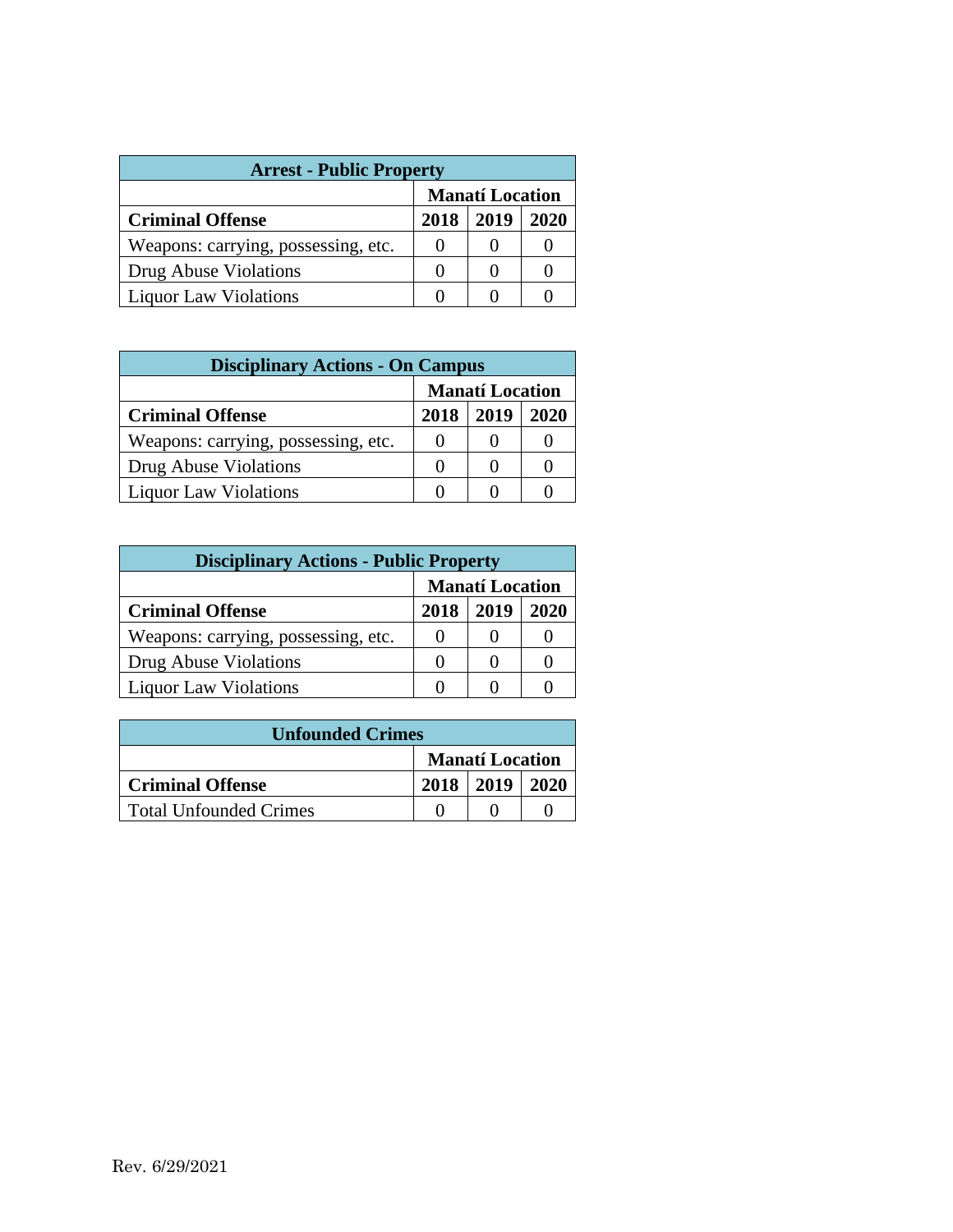

## **DIVULGACIÓN DE INFORMACIÓN AL ESTUDIANTE TASAS DE INFORMACIÓN Y RETENCIÓN**

De acuerdo con el *Student Right to Know Act* ICPR Junior College divulga la información de tasas de graduación y de transferencias de los estudiantes nuevos matriculados a tiempo completo en programas conducentes a certificado o grado asociado, así como las tasas de retención.

## **TASAS DE GRADUACIÓN <sup>i</sup>**

| <b>Recinto de Hato</b> |                |                |              | <b>Recipientes</b> | Otras   | <b>Estatales</b> | Inst. |
|------------------------|----------------|----------------|--------------|--------------------|---------|------------------|-------|
| <b>Rev</b>             | <b>Hombres</b> | <b>Mujeres</b> | <b>Total</b> | de FPellii         | Federal |                  |       |
| <sup>iii</sup> Cohorte | ۱7             | 31             | 48           | 92%                | 44%     | 9%               | 4%    |
| Por Ciento de          |                |                |              |                    |         |                  |       |
| Graduados              | 71%            | 42%            |              |                    |         |                  |       |
| Por Ciento de          |                |                |              |                    |         |                  |       |
| Transferidos           | 6%             | 3%             |              |                    |         |                  |       |
| Hispanos/Latinos       | 100%           | 100%           |              |                    |         |                  |       |

| Recinto de       |                |                |              | <b>Recipientes</b> | Otras   | <b>Estatales</b> | Inst. |
|------------------|----------------|----------------|--------------|--------------------|---------|------------------|-------|
| Mayagüez         | <b>Hombres</b> | <b>Mujeres</b> | <b>Total</b> | de FPell           | Federal |                  |       |
| Cohorte          | 20             | 57             | 77           | 99%                | 75%     | 10%              | 62%   |
| Por Ciento de    |                |                |              |                    |         |                  |       |
| Graduados        | 50%            | 49%            |              |                    |         |                  |       |
| Por Ciento de    |                |                |              |                    |         |                  |       |
| Transferidos     | $0\%$          | $0\%$          |              |                    |         |                  |       |
| Hispanos/Latinos | 100%           | 100%           |              |                    |         |                  |       |

| <b>Recinto de</b> |                |                |              | <b>Recipientes</b> | Otras   | <b>Estatales</b> | Inst. |
|-------------------|----------------|----------------|--------------|--------------------|---------|------------------|-------|
| Arecibo           | <b>Hombres</b> | <b>Mujeres</b> | <b>Total</b> | de FPell           | Federal |                  |       |
| Cohorte           | 15             | 32             | 47           | 100%               | 60%     | 94%              | 19%   |
| Por Ciento de     |                |                |              |                    |         |                  |       |
| Graduados         | 27%            | 59%            |              |                    |         |                  |       |
| Por Ciento de     |                |                |              |                    |         |                  |       |
| Transferidos      | 27%            | 16%            |              |                    |         |                  |       |
| Hispanos/Latinos  | 100%           | 100%           |              |                    |         |                  |       |